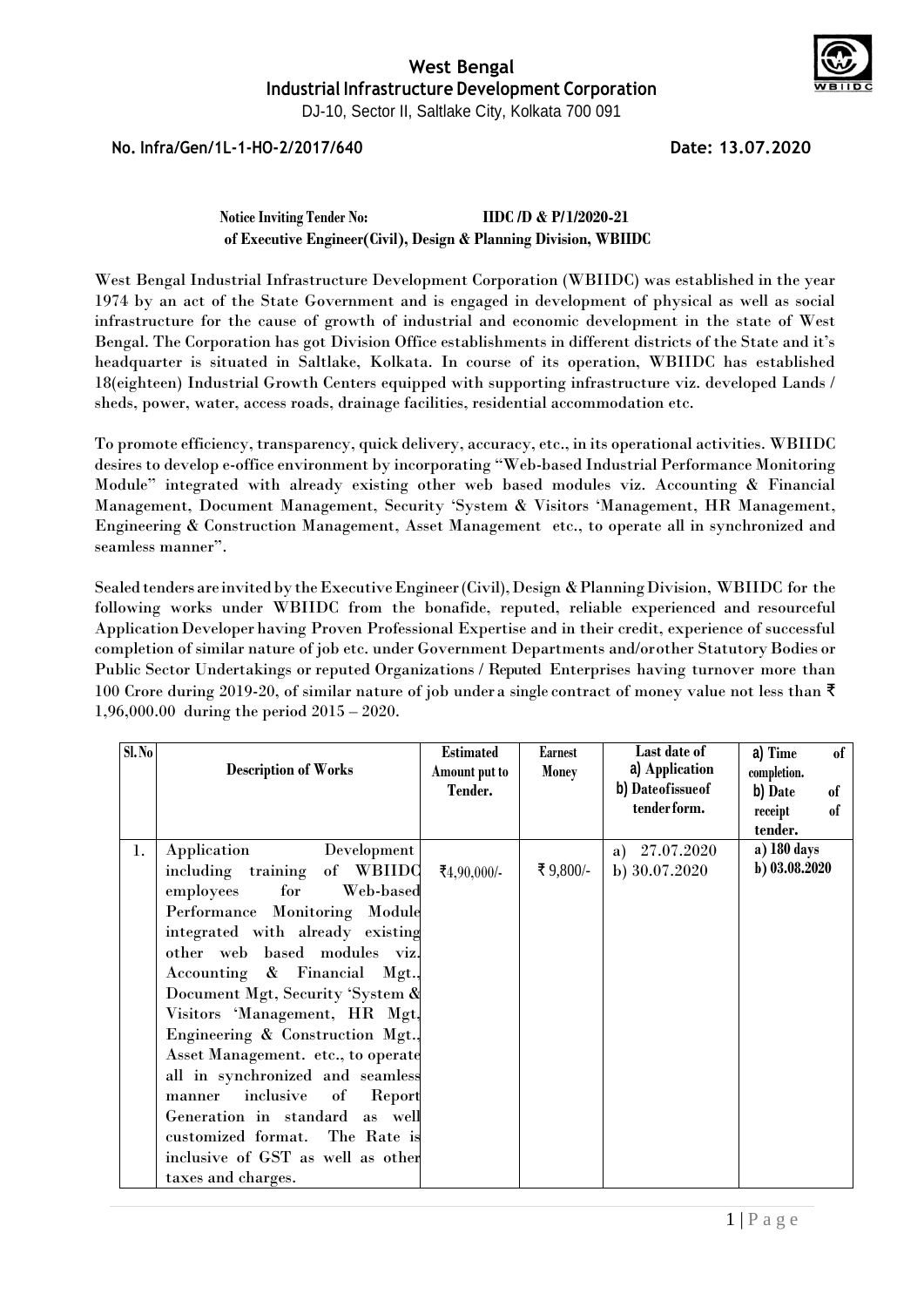

DJ-10, Sector II, Saltlake City, Kolkata 700 091

#### **Application Procedure**

Intending tenderers shall have to apply for above work in writing to the Executive Engineer (Civil), Design & Planning Division, WBIIDC at above address for obtaining permission for issuance of tender papers latest by 27/07/2020 up to 14.00 hrs.(I.S.T.) for tenders with photo copies (self-attested with company stamp & date) of credentials regarding satisfactory completion of similar nature of work as mentioned above, along with valid Professional Tax Deposit Challan, PAN Card, Latest I.T. Return Details, GST Registration Certificate, Completion Certificate etc.

All the photocopies will be verified from originals by the person receiving application at the time of receiving the application before last date of submission of application. Application submitted without verification from original will be treated as cancelled and the applicant will not be entertained for the participation in the tender.

#### **Tender Submission & Opening**

The detailed tender documents may be obtained on the specified dates up to 14.00 hrs., on payment of Rs.300.00 (non-refundable) plus GST @18% (Total  $\bar{\mathfrak{F}}$  354.00) in cash per form from the office of the Executive Engineer(Civil), Design & Planning Division, WBIIDC at the above address. The completed tender papers will be received at above address up to 15.00 hrs. (I.S.T.) on 03/08/2020 and will be opened at 15.30 hrs. (I.S.T.) on the same day in presence of the intending tenderers or their authorized representative

#### **Validity of Offer**

Bids shall remain valid for a period not less than 120 (One hundred twenty) days after the date of opening of the tender. Bid valid for a shorter period shall be rejected as non-responsive. If the bidder withdraws the bid during the period of bid validity the earnest money as deposited will be forfeited forthwith without assigning any reason thereof.

#### **Bidding Requirements**

- a) If any bidder does not quote any rate against any particular item, it will be considered that the bidder is bound to execute the work up to stipulated quantity free of cost i.e. no amount will be claimed against that item for execution up to stipulated quantity mention in the BOQ.
- b) A bidder is not permitted to participate, if he has been debarred or penalized for any reasons out of work, by any Government department. During the bidding process if it is found that the firm has been debarred or penalized by any Govt. Department, the bid will be rejected outright. An affidavitin the prescribed format(mentioned in annexure) isto be produced in this respect.
- c) Joint venture establishments will not be allowed to participate in the above NIT. A prospective bidder shall be allowed to participate in a single job either in the capacity of individual or as a partner of a firm. If found to have applied severally in a single job, all his applications will be rejected for that job.
- d) The rates mentioned in the priced Schedule of Work is inclusive of GST @ 18%, all other Taxes and charges relevant to the work. Bidders should take note of the matter during quoting the rates.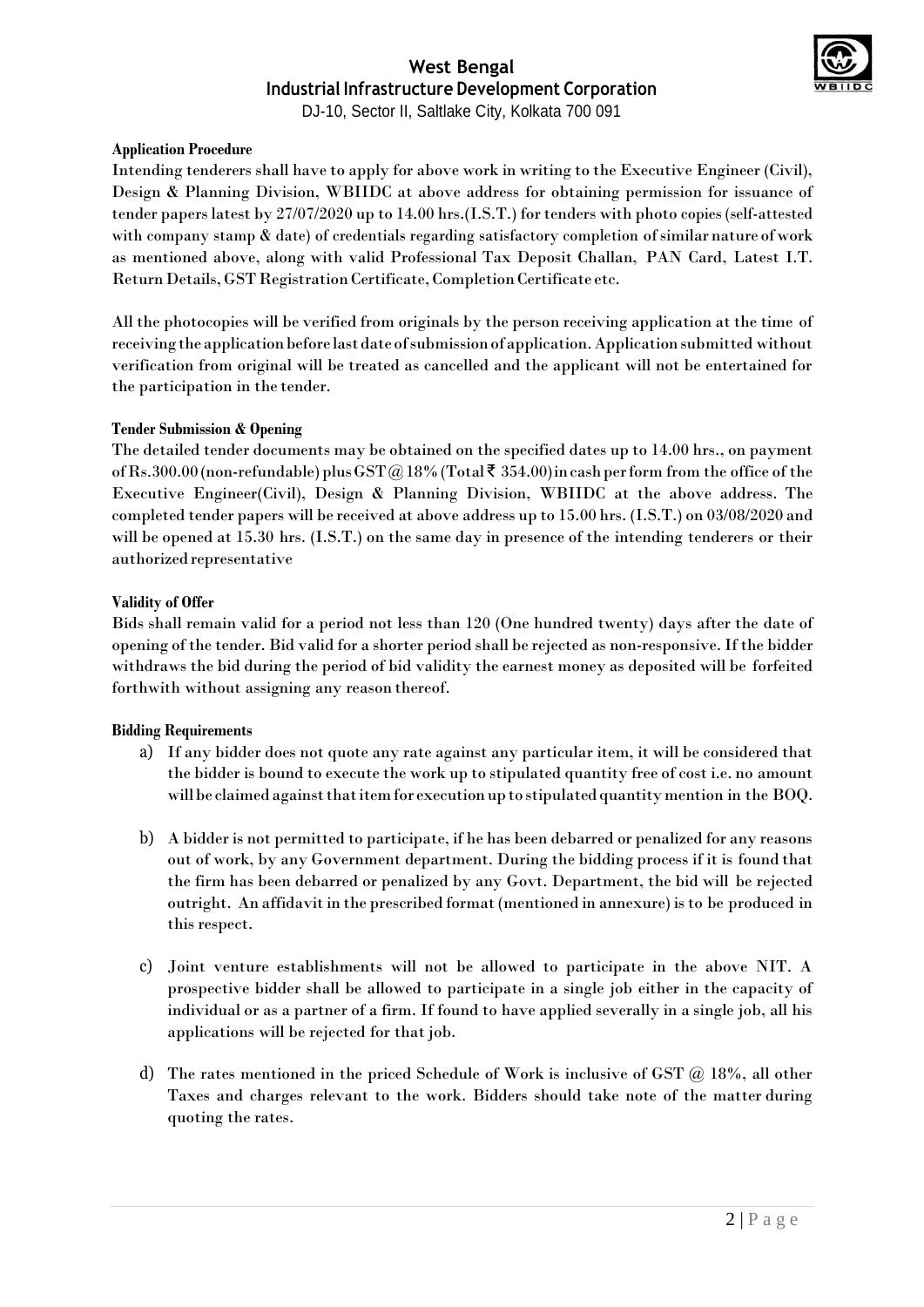

DJ-10, Sector II, Saltlake City, Kolkata 700 091

#### **Scope of Work**

WBIIDC desires to implement Industrial Performance Monitoring Software application for the industrial units set up within the Industrial Growth Centres of it. This module will take care of acquiring and developing databases of various performance and allied parameters of Industrial Units regarding their physical establishment status including land utilization, financial and non-financial performances, internal and external drivers of performance etc., towards understanding and analyzing their performance towards providing key information to the Government time to time in determining contribution to state's economic development.

#### **Major Items of Inclusion:**

The application will create provisions for creating the databases on:

- **A. Physical Parameters of Establishment viz.**
	- Name of the Unit
	- Location of establishment mentioning
		- o name of the Industrial Growth Centre
		- o District
		- o Sub Division
		- o Block
		- o Gram Panchayet
		- o Police Station
		- o Post Office
		- o WBIIDC demarcated Plot Number
		- o LR Plot Number
		- o Name of the Mouza
		- o Dag Number
		- o Sheet number
		- o Khatian Number
		- o Area allotted under the dag number
		- o Plot Schedule
		- o Latitude & Longitude
		- o Other references as relevant
	- Allotment and operations related database mentioning
		- o Original application details with project data submitted in application form
		- o Details of the applicants and Signatory
		- o Offer letter reference and offer details
		- o Date of Allotment
		- o Area Allotted
		- o Lease holding type and right
		- o Tenure of Allotment
		- o Name of Lease Holding Unit
		- o Registered Address
		- o Factory Address
		- o Address of other Corporate Offices
		- o Ownership Details with Name, address, DIN, Qualification and experience
		- o Details of Key Managerial personnel
		- o Contact Persons
		- o E-mail Id, Mobile and land line numbers with provisions for updating quarterly
		- o Details of Group Companies with stake holding patterns
		- o Applied Product Line
		- o Addition to Product line with permission details and dates
		- o Process Flow Diagram/s with all updates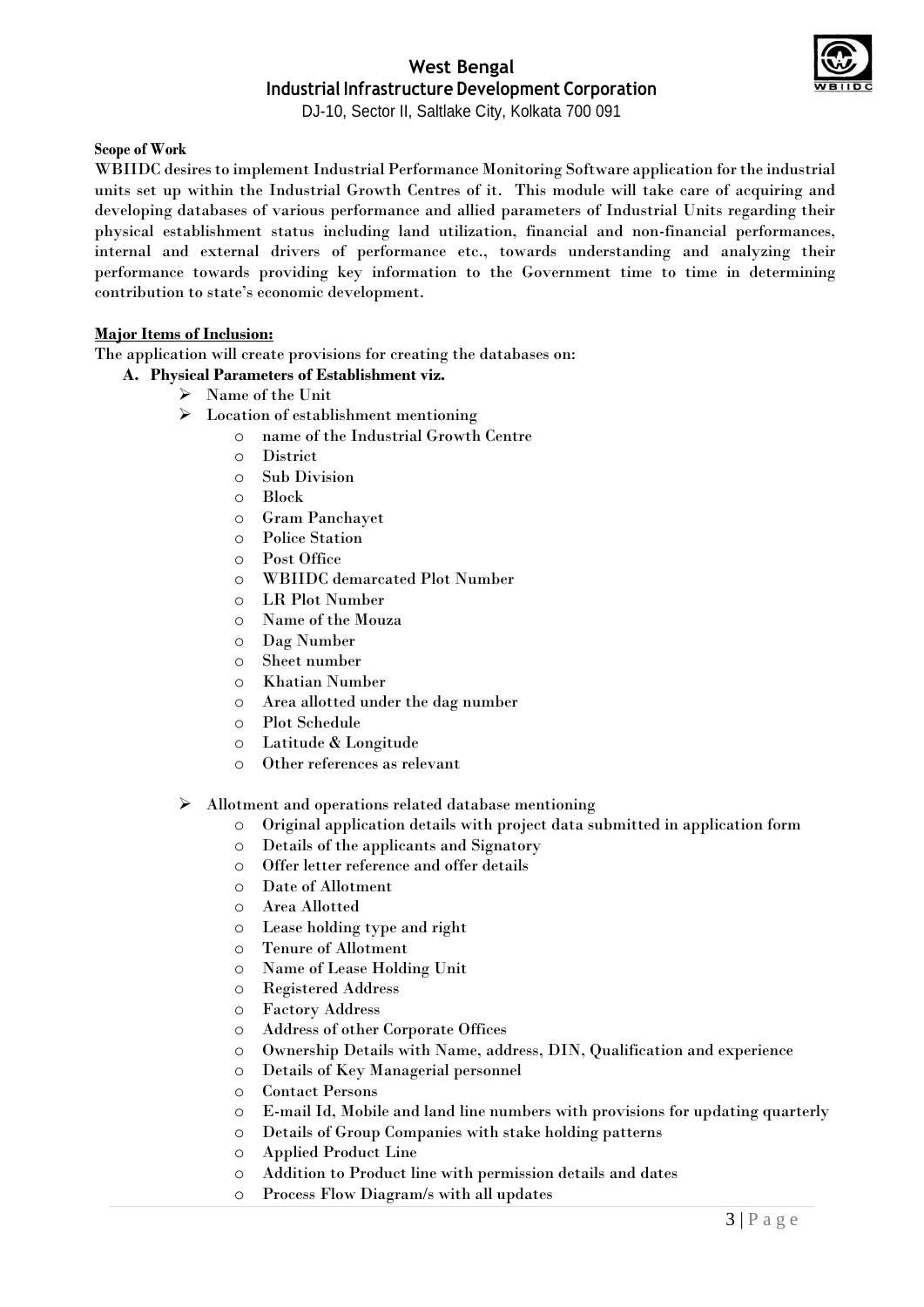## **West Bengal**



## **Industrial Infrastructure Development Corporation**

DJ-10, Sector II, Saltlake City, Kolkata 700 091

- o Attachments related to permissions viz. Approved DPR, Permission letter etc.
- o Change in Product line with Permission details and dates
- o Attachments related to permissions viz. Approved DPR, Permission letter etc.
- o Environmental Category of the industry
- o Attachment of related clearances acquired.
- o Plant Capacity
- o Year wise Capacity utilization details
- o Building Plan sanction/s and its details
- o Attachments documents related to building plan sanction (Pre and post sanction)
- o Raw materials and its sources including for added / altered product lines
- o Inventory of Physical Infrastructure for the Project
	- Covered area with breakup of area utilization and capacity data
	- Open area with breakup of area utilization and capacity data
	- Major Plant and Machineries installed including operational Specs.
	- Utilities viz. Power load with details, Water requirements with details,
		- ETP type, specs. and details with drawing and flowchart

#### **B. Employment Related Parameters**

- Employment and CSR related database mentioning
	- o Direct Employment with break up skilled, unskilled, supervisory, technical and professional employees with their age, qualifications, experience and area of activities.
	- o Details of indirect employment sector wise viz. raw material procurement, production, distribution, marketing, financial operations etc.
	- o Seasonal employment pattern and impacts
	- o Employment extended to economically weaker section of the society
	- o Employment to Woman and empowerment
	- o Details CSR related activities and expenditure on this account
	- o Skill gap and employee research
	- o Innovation, Training, Skill & quality up-gradation schemes for various types of employment
	- o Annual employment value with sector wise break up

#### **C. Financial Performance related database mentioning**

#### **a. DPR Data**

i. Means of Finance

| <b>Particulars</b>            | <b>TOTAL</b> |
|-------------------------------|--------------|
| <b>Promoters Contribution</b> |              |
| Term Loan                     |              |

#### ii. Financial Ratios for the Project

| <b>Proprietor Contribution</b> |  |
|--------------------------------|--|
| Term loan                      |  |
| <b>DSCR</b> (Average)          |  |
| <b>IRR</b>                     |  |
| ROCE (Average)                 |  |
| <b>Break Even Point</b>        |  |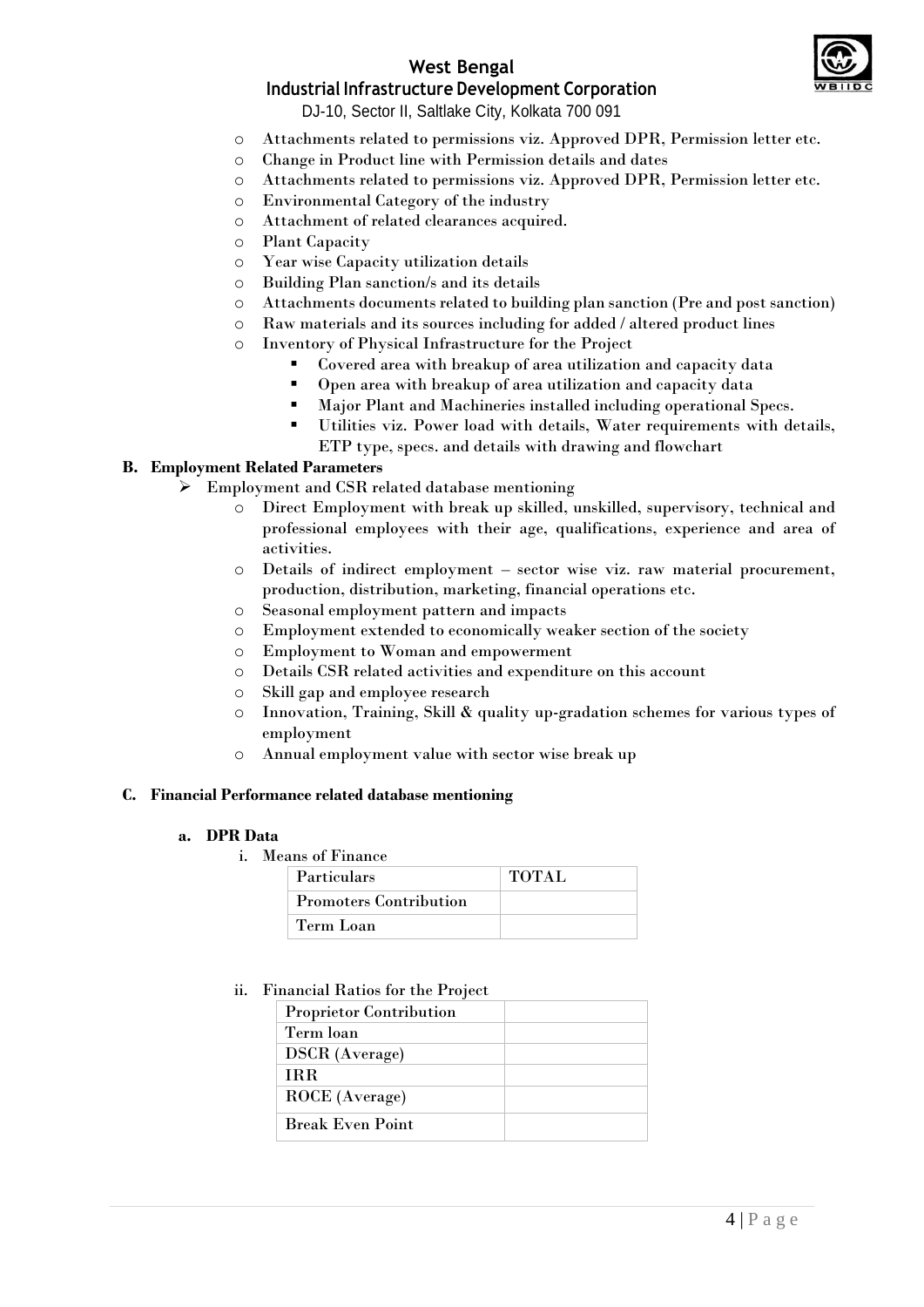

iii. Projected Profitability

| <b>Proprietor Contribution</b> |  |
|--------------------------------|--|
| Term loan                      |  |
| <b>DSCR</b> (Average)          |  |
| <b>TRR</b>                     |  |
| ROCE (Average)                 |  |
| <b>Break Even Point</b>        |  |

#### **b. Operational Data captured from the Financial Statement or otherwise**

- i. Year wise Investment value for the enterprise Gross Block
- ii. Year wise Annual Turnover for the enterprise Gross Sales
- iii. Pending Dues
- iv. Mortgage Details including
	- 1. Reference Deed of Lease
	- 2. Permission Details viz. date, authority, memo no. etc. from WBIIDC
	- 3. Mortgaging bank
	- 4. Mortgage sanction order of financial institution
	- 5. Sanctioned and disbursed amount against mortgage
	- 6. Financial status of the unit before and after mortgage

Mechanism to be created to **capture performance data online** during effecting payment or submission of application from the units in explicit online format to generate and monitor performance as well as financial health of the units to produce report as below(*Figures are archetypal and actual values will be as per captured data and computed based on it*):

| <b>Performance Analysis for M/S</b> |         |                   |                   |         |
|-------------------------------------|---------|-------------------|-------------------|---------|
|                                     |         | Rs. In crore      |                   |         |
|                                     | Year 1  | Year <sub>2</sub> | Year <sub>3</sub> | Year 4  |
| <b>Sales</b>                        | 739.12  | 884.80            | 1169.13           | 1312.80 |
| <b>Increase in Sales</b>            |         | 19.71%            | 32.13%            | 12.29%  |
| <b>PBDIT</b>                        | 19.88   | 29.33             | 39.96             | 49.61   |
| <b>PBT</b>                          | 13.23   | 18.19             | 25.67             | 26.89   |
| <b>PBIT</b>                         |         | 24.74             | 32.50             | 37.58   |
| <b>PAT</b>                          | 9.11    | 12.96             | 21.86             | 21.14   |
|                                     |         |                   |                   |         |
| PBDIT%                              | 2.69%   | 3.31%             | 3.42%             | 3.78%   |
| PBT%                                | 1.79%   | 2.06%             | 2.20%             | 2.05%   |
| PAT%                                | 1.23%   | 1.46%             | 1.87%             | 1.61%   |
|                                     |         |                   |                   |         |
| <b>Capital</b>                      | 0.94    | 2.82              | 8.45              | 10.06   |
| <b>Reserves</b>                     | 46.25   | 56.24             | 69.20             | 88.32   |
| <b>Intangible Assets</b>            | $-0.06$ | $-0.19$           | $-5.18$           | $-3.46$ |
| <b>Tangible Net Worth(TNW)</b>      | 47.13   | 58.87             | 72.47             | 94.92   |
|                                     |         |                   |                   |         |
| <b>Current Assets</b>               | 140.47  | 168.17            | 246.41            | 351.03  |
| <b>Current Liabilities</b>          | 119.30  | 156.84            | 244.50            | 326.59  |
| <b>Current Ratio</b>                | 1.18    | 1.07              | 1.01              | 1.07    |
|                                     |         |                   |                   | $-1$    |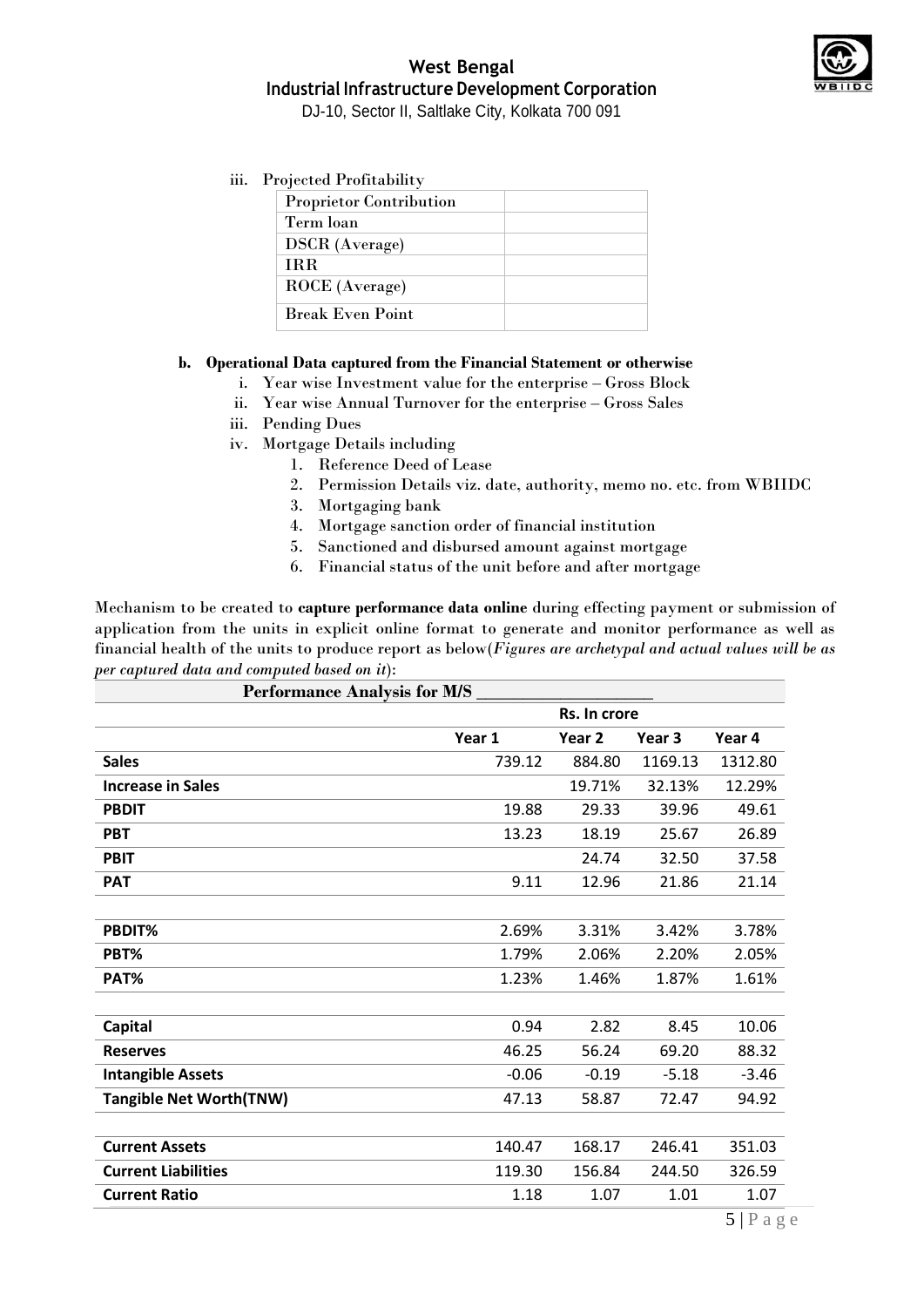

DJ-10, Sector II, Saltlake City, Kolkata 700 091

| <b>Total Outside Liabilities(TOL)</b>                              | 127.94 | 166.45 | 269.39 | 387.32 |
|--------------------------------------------------------------------|--------|--------|--------|--------|
| <b>TOL/TNW</b>                                                     | 2.71   | 2.83   | 3.72   | 4.08   |
|                                                                    |        |        |        |        |
| <b>Return on Capital Employed [ROCE]</b>                           |        | 36.02% | 31.72% | 23.62% |
| (PBIT/Capital employed [total asset-total current<br>Liabilities]) |        |        |        |        |
| <b>Retained PROFIT</b>                                             |        | 12.96  | 21.86  | 21.14  |
| <b>Total Assets</b>                                                |        | 225.52 | 342.17 | 485.70 |
| <b>Retained PROFIT/ Total Assets</b>                               |        | 5.75%  | 6.39%  | 4.35%  |
| <b>Interest Expense</b>                                            |        | 6.55   | 6.83   | 10.69  |
| <b>PBDIT/Interest Expense</b>                                      |        | 4.48   | 5.85   | 4.64   |
| <b>PAT/Net Sales</b>                                               |        | 1.46%  | 1.87%  | 1.61%  |
| <b>Net Cash Accruals</b>                                           |        |        |        |        |
|                                                                    |        | 17.55  | 29.33  | 33.17  |
| <b>Total Debt</b>                                                  |        |        |        |        |
|                                                                    |        | 74.86  | 97.04  | 145.63 |
| Net Cash Accrual / Total Debt                                      |        | 0.23   | 0.30   | 0.23   |
| <b>Average Growth in Net Sales</b>                                 |        |        | 21.38% |        |

#### **c. Business Data captured from the Financial Statement or otherwise**

- i. Year wise Investment value for the enterprise Gross Block
- ii. Year wise Annual Turnover for the enterprise Gross Sales
- iii. Pending Dues of WBIIDC
- iv. Data for computation of items in serial (b) above

#### **D. Operations related Database**

- o Operational Status Viz. Functional / Non Function specifying breakups as
	- No Work Done / vacant premises
	- Land filling/Boundary Wall
	- Foundation Work
	- Construction of Shed
	- **Installation of Plant & Machinery**
	- Closed after commissioning
	- Functional
- o Date of initiation of operation, if operational and closure if any
- o Whether tottering, if so the cycle of operation and non-operation
- o Number of Operational Shifts with employees shift wise.

#### **E. Land Use Related Data Bases**

- Ground Coverage as per Sanctioned Plan
- Actual Ground Coverage
- Production Facilities Installed with Dates of Installation
- $\triangleright$  Physical Infrastructure within the premises describing capacity, size etc.
- Green Cover
- Rain water Harvesting facilities Created
- Solid Waste Management Facilities Created
- Green Power Generation Facilities Created
- Water Recycling Facilities Created
- $\triangleright$  Other land use features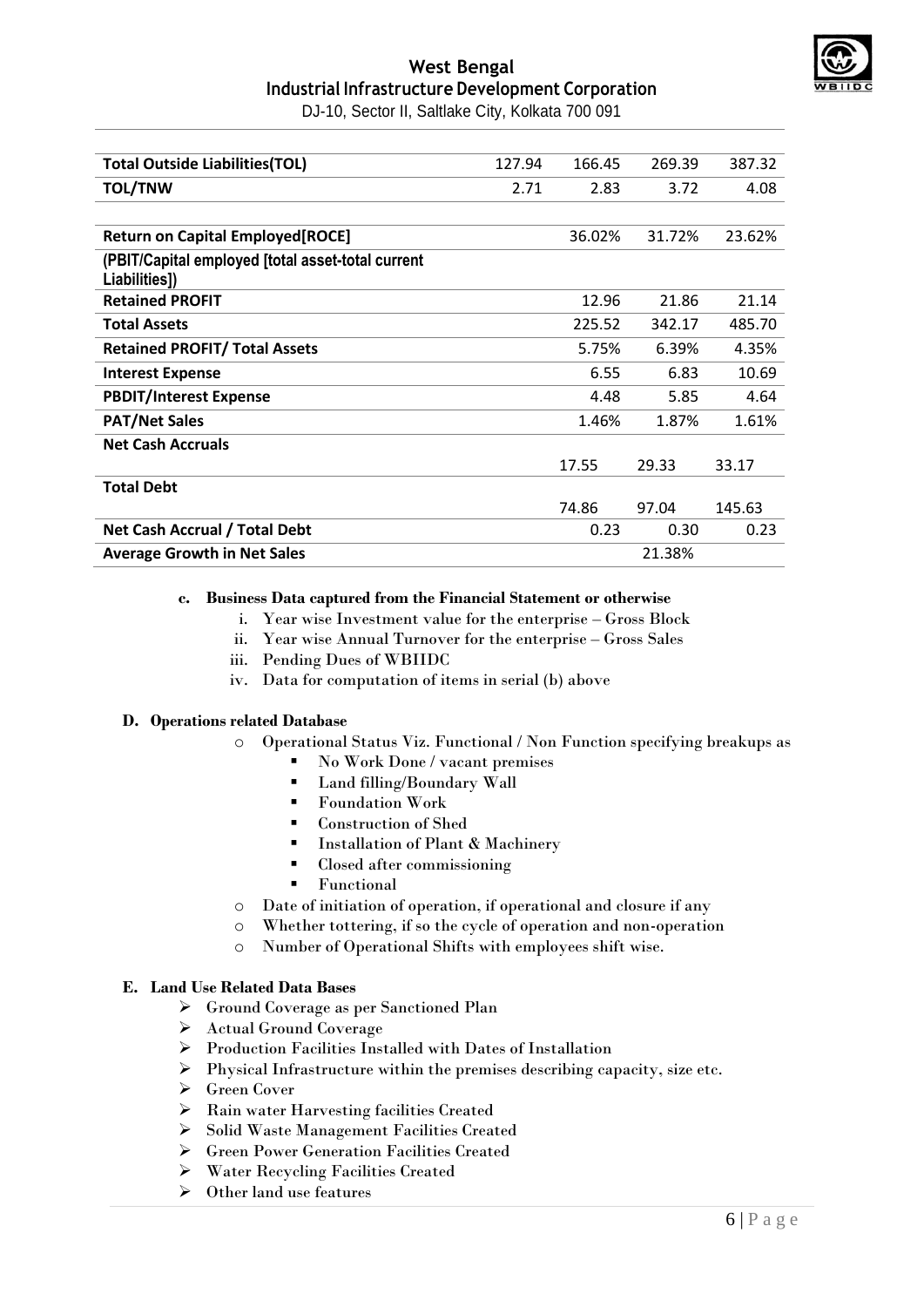

DJ-10, Sector II, Saltlake City, Kolkata 700 091

#### **F. Safety Measures Related Data Bases**

- Fire Safety related installations including credentials on statutory approval
- Occupational Health Safety related installations including statutory approvals
- $\triangleright$  Production and storage safety installations and statutory approvals
- $\triangleright$  Security System installations and monitoring mechanism

#### **G. Employees Welfare Related Data Bases**

- $\triangleright$  Canteen facility details
- $\triangleright$  Crèche facility
- $\triangleright$  Recreation facility
- $\triangleright$  Exercise and Yoga facility
- Mental Health Development Facilities
- **≻** Others

#### **Mechanism to be created to capture periodical data from each of the industrial units in given format and to produce customized report based on updated data.**

#### **Interface:**

 The Module will be linked with web based Accounting Software for Financial Transactions and also integrated with document Management System and other web based applications which are in existence and to be incorporated in the next.

#### **The work includes**

Study of requirements of developing Online Integrated Web Application System for WBIIDC including understanding the existing systems as follows:

- Preliminary study for existing system of WBIIDC.
- Requirement gathering through consultation with WBIIDC.
- Finalization of Software and Database configuration.
- Finalization of necessarydatamigration and changeoverstrategy forsmooth changeover.
- $\triangleright$  Defining and documenting the architecture and the detail design / development for the new web application for propagation, capturing details of WBIIDC's business Logic, analysis of existing vs. proposed system in respect of value addition / advantage. The Designs should be structured such that most of changes like enabling / disabling of any service should be through User Interface.
- Defining the hardware specification for the new web platform. Creating detailed project deliverable documents (User Scenarios and workflows, User Requirements Specification, Detail Design Document, Test Case documents etc.
- $\triangleright$  The application should have layer based architecture that is flexible enough to have limited impact changes throughout the layers of the application. The architecture must demonstrate loose coupling across layers, and must list flexibility constraints, if any.
- $\triangleright$  Modules being developed and to be developed in subsequence phases should be integrated in a single web application.
- $\triangleright$  Support & Migration of data during a parallel run: At the time of Production Deployment both applications (Existing and New) will be run parallel for a certain time period for smooth Functionality Testing. After successful verification and approval the existing application will be sunset. The data entered during the pilot run will also have to be migrated to New System.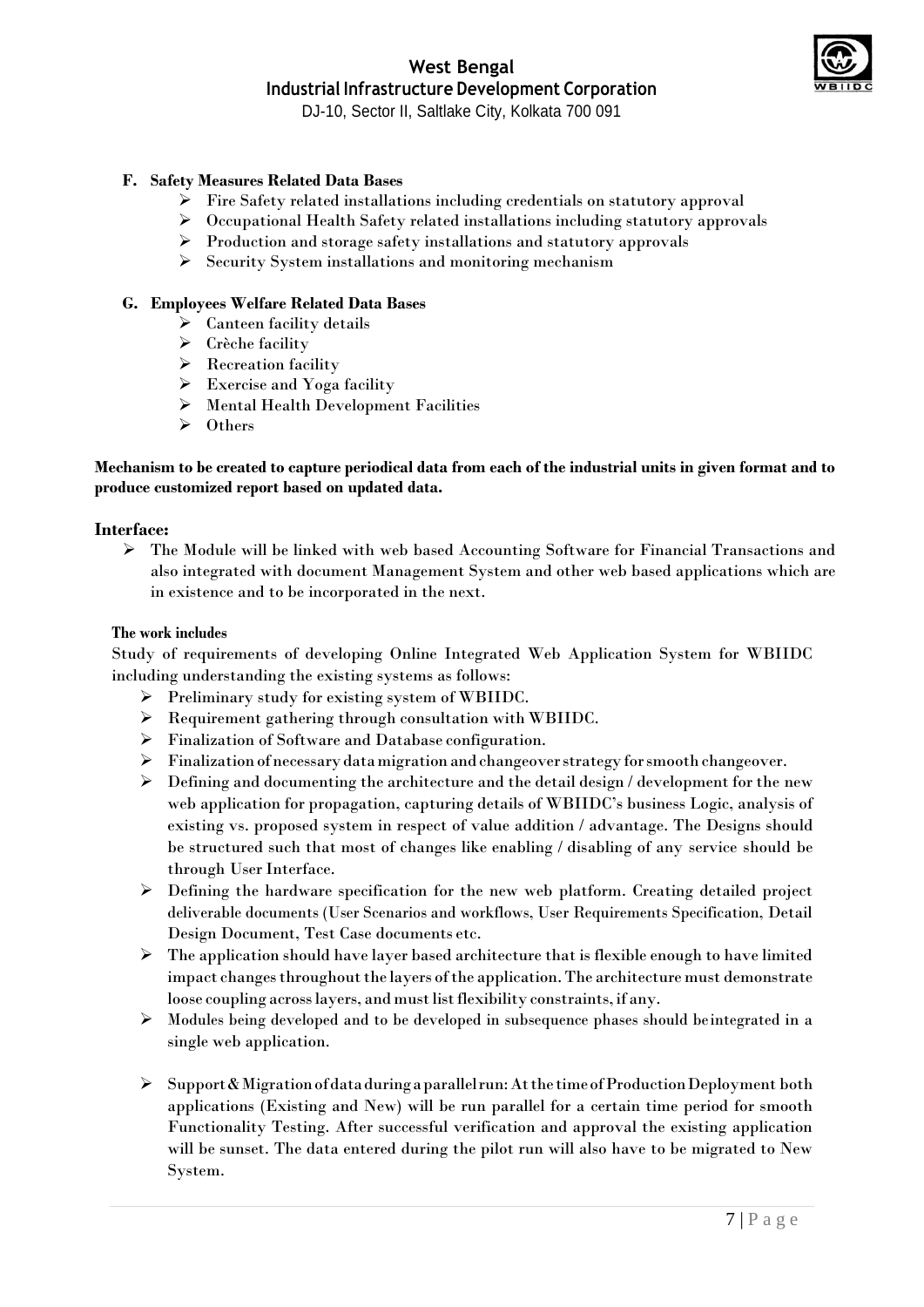

DJ-10, Sector II, Saltlake City, Kolkata 700 091

 $\triangleright$  Provision for all entitlements / privileges for all types of Profiles like as End Users, Super Users, IT Users, IT Administrators, DB Administrator and Super Administrator with password assistance through SMS and email. Role based access and authorization of various modules.

### **Design, Development, Implementation and Maintenance of Proposed online**

### **Web Application system**

- $\triangleright$  The system shall have options for multiple level of administrative control having varied rights for all the modules so that they are able to perform functions pertaining to their respective Office/Division as per their assignedrights.
- $\triangleright$  System should be robust, responsive and support at least 500 concurrent users per instance and scalable as per need.

#### **General Requirements (Requirements for the Integrated Web Application)**

- WBIIDC is looking for a solution in open source technologies which is robust, reliable, futuristic, and secure and with optimized performance to cater the present and future needs of the organization.
- $\triangleright$  The web application should respond within 3-5 seconds(maximum) whenever a request made by the user
- $\triangleright$  The application must be in latest technology/framework
- $\triangleright$  The application must be simple, secure and expandable
- $\triangleright$  Application shall be paperless and web-based. Functions and other relevant Information shall be accessible to authorized persons onrequest.
- $\triangleright$  Application shall be modular in design and shall be designed using modular and reusable programming techniques for ease of maintenance
- $\triangleright$  Project Execution Methodology using Agile
- $\triangleright$  Application must be compatible with all the latest browsers
- $\triangleright$  The bidder should also share the resources profile in relevant technologies along with solution
- $\triangleright$  For any hardware and software purchased in order to facilitate Application, quality assurance requirements must be adhered to.
- Application shall have the capability to ensure that management of data is defined independently of the processes that create or use that data
- Application shall have the capability to format output to support HTML, XML, text, Video and any other format required for data exchange/integration with various entities involved in the process.
- $\triangleright$  The architecture shall be expandable. This requires that the application architecture should include interfaces that will permit easy insertion of additional capabilities as required (e.g., replacing an Relational Database Management System (RDBMS) with an RDBMS with object oriented extensions, adding new report formats, statistical algorithms etc.)
- $\triangleright$  The architecture shall be operationally robust. This requires that the system architecture should: - include standard error handling modules permitting the system to degrade "gracefully" in the presence of failures, be functionally redundant when appropriate, ensure that functional allocation to architectural elements does not introduce unacceptable delay or introduction of human error, support end-to-end system performance analysis
- $\triangleright$  Application shall be designed to permit the easy insertion of new modules and new enhancements.
- $\triangleright$  Application shall be designed to permit the easy insertion of new modules and new enhancements.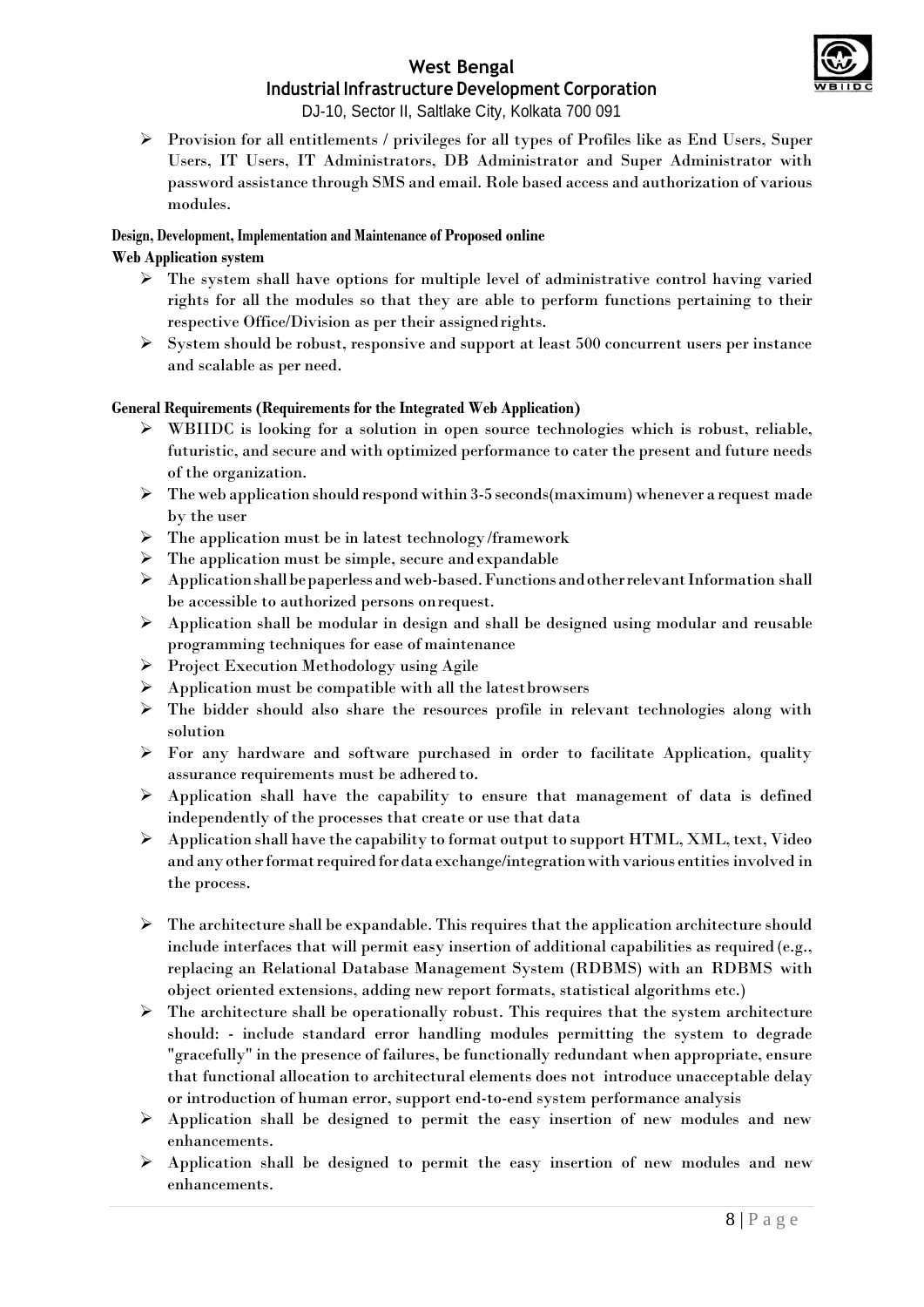

## **West Bengal**

## **Industrial Infrastructure Development Corporation**

DJ-10, Sector II, Saltlake City, Kolkata 700 091

- $\triangleright$  Application shall have the capability to complete all requests (e.g., store, retrieve, update, etc.) without any data loss
- $\triangleright$  Application shall have a system of record for legal purposes and shall maintain an audit file in chronological sequence of each transaction and all corresponding corrections made during the transaction by clients or theirfacilitators
- $\triangleright$  System shall have the capability to organize and store all data for aggregation and Analysis
- $\triangleright$  System shall be able to add new storage devices, if required, to serve archiving needs
- Application shall be designed to accommodate growth in data rates and volumes for communications and networks
- $\triangleright$  Application shall have the capability to define and modify Client's access privileges
- $\triangleright$  Applicationshall have the capability to remotely maintain and upgrade the system
- $\triangleright$  Application shall use open systems, standard-based architecture to meet functional requirements and to inter-operate with existing information systems.
- $\triangleright$  Application shall facilitate the development of applications; application platform's enabling services shall consist of well-defined Applications Program Interface (API).
- $\triangleright$  A standards-based operating system shall be selected, which will provide formally defined APIs for application program access
- $\triangleright$  Strong reports and analytics tools in GUI Mode
- Web Dashboard –GIS based dashboard with multiple search criteria to filter various application database  $\&$  analytics details targeting for fulfillment of the system requirements of the integrated web applicationsystem.

#### **Report Requirement**

- The Application should contain a Dashboard of tailor made MIS pages which shows output in the form of maps, charts with thresholdlimits.
- $\triangleright$  There should be dynamic report generation/analysis feature within the web application. User should be able to select required columns, filtration, sorting at runtime for any module according to their access. The template can be saved for future use also.
- The Weekly analysis report on traffic / data profiling needs to available to the WBIIDC on real time basis at no additional cost.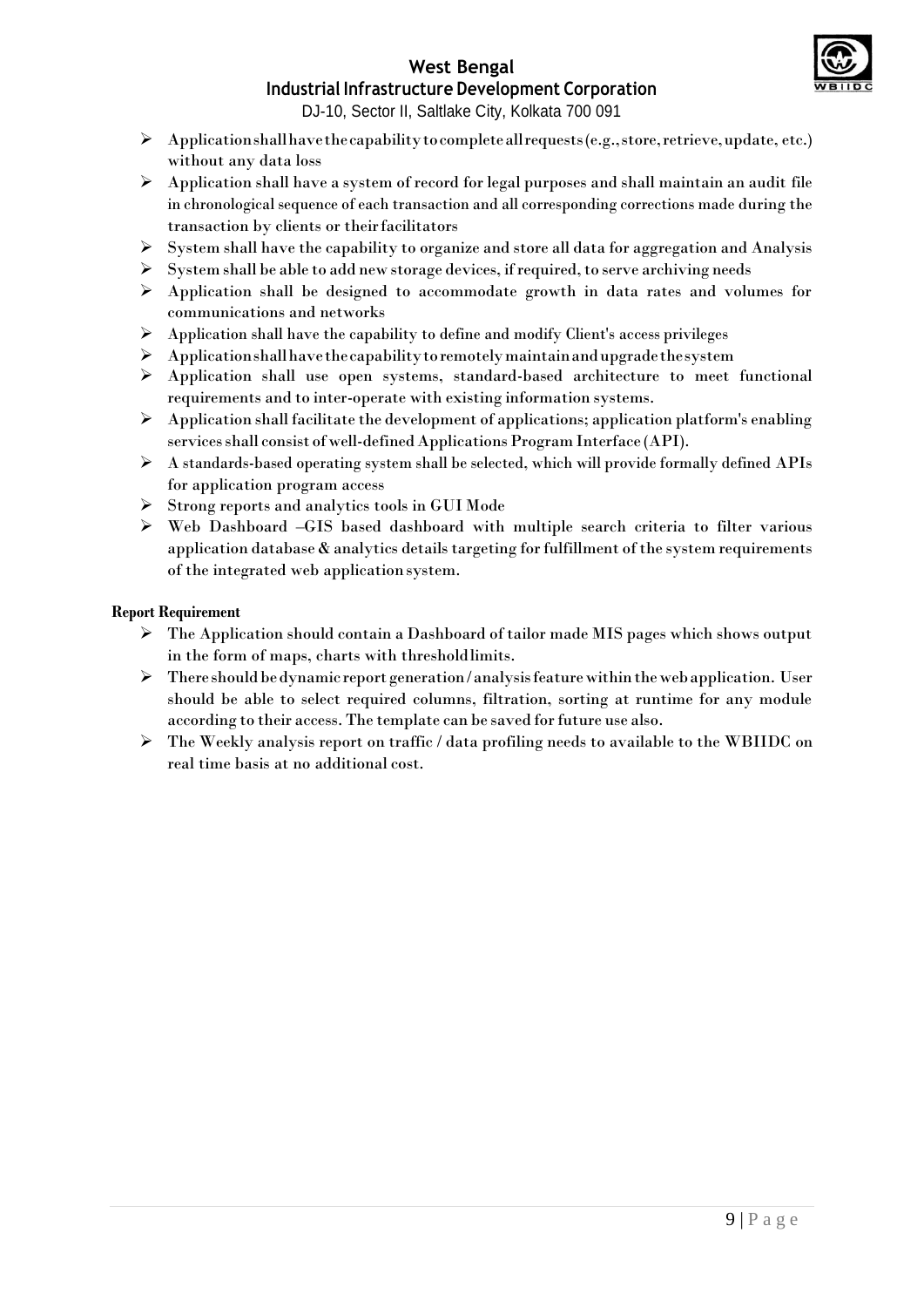

DJ-10, Sector II, Saltlake City, Kolkata 700 091

#### **Developing / providing generic solution to cater to the following functionalities**

- $\triangleright$  Adding / Hiding fields in forms / reports.
- $\triangleright$  Strong Dashboard with various charts indicating the progress, comparisons of data with the trend analysis.
- $\triangleright$  The solution should be scalable and published / accessible without distortion across the latest three versions/types of browser (IE/Chrome/Mozilla/Safari etc.). The home page should have flash animation with configurable contents from image repository / database. The application should be browserindependent.
- $\triangleright$  The site should be tested against a peak load of one lakh users/transactions on half yearly basis and certified documentation of such test to be provided during the maintenance phase.
- $\triangleright$  Dashboards: Use of extensive dashboards to represent the journey of the stakeholders in the form of maps, charts, threshold limits. Individual information showed in different colors in one screen.
- User management / Role profiling: Robust login system/ Secure Log-in allowing stakeholders to access the system as per their roles / authorization thereby having retrieve & reset password facility on email / SMS.
- $\triangleright$  The Developer has to provide the list of hardware such as Servers/Hand held device/QR Code printer etc. that will be required to create the Development, Staging and Production Environment as a part of solution along with the required configuration details.
- $\triangleright$  The application is expected to allow business users to design and generate reports on the fly. Vendortoproposeamechanismanddetailhowtheproposedapplicationwilladdress the needs of ad-hoc reports.
- $\triangleright$  The software application / processes have to run / interact with stakeholders without or minimal human intervention. To achieve the same all validation controls has to be imbibed in the software with provision to configure the rules
- $\triangleright$  The system should be open to be integrated with any third party application in future.

#### **Server System for Mounting Web Application**

The cloud based web server system and the SMS gateway Provision for acquiring Bulk SMS Service from SMS Service Provider towards sending SMS message/alert from web browser as proposed to be hired for Visitors' Management System will be utilized initially to launch the application. Further capacity augmentation may be done as per requirements.

#### **Locations for Implementation of the Web Application**

| Head<br>. Uttice |  |
|------------------|--|
| Division Office  |  |

Note: The locations are indicative and may change as per the requirement of the Corporation.

#### **Changes in Requirements Specifications**

The Corporation may require any changes in requirement specifications in the exigencies of during the project execution, the Application Developer shall use his best endeavor to comply with the Corporation's requirements reasonably within the limits of prices and delivery schedule.

#### **Warranty & Maintenance**

The entire Web Application software shall be under the Warranty for a period of 12 Months after signing the User acceptance testing (UAT). UAT shall be signed after satisfactory Go-live Services. During the warrantee period, the supplier shall maintain, replace or change the layouts or design or functions or procedures or any other change request without any additional cost.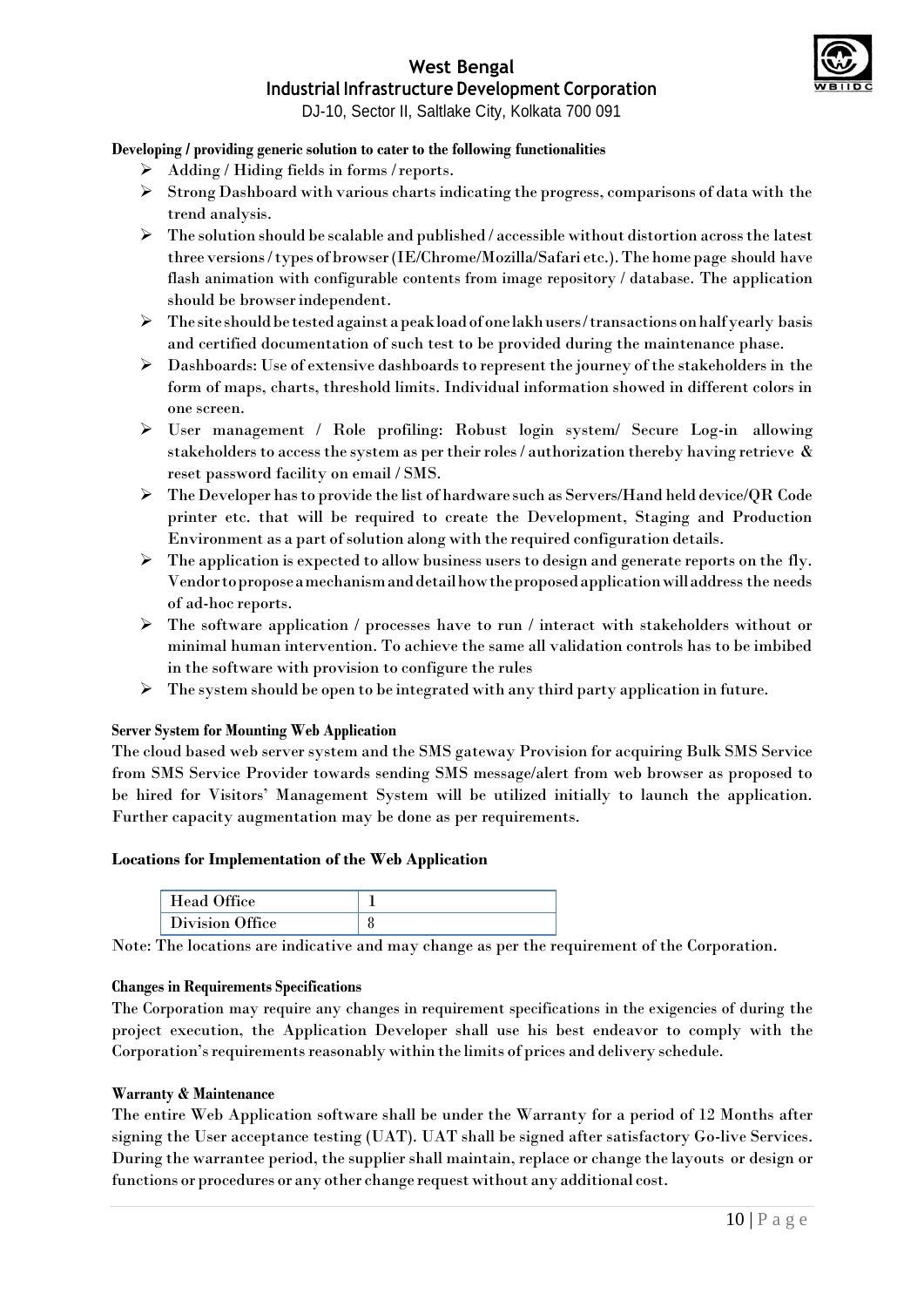

DJ-10, Sector II, Saltlake City, Kolkata 700 091

The selected bidder would be required to provide Warranty, Maintenance, and Technical Support from the date of issue of completion certificate, and Annual maintenance of system with onsite technical support as and when required. Warranty and AMC include minor additional requirements/minor changes apart from regular maintenance. The free warranty period would be of ONE year after the successful implementation of the system on production server. The successful implementation of the system means:

- $\triangleright$  Sign off of UAT
- > Security Audit
- Successful Implementation on Production Server
- Handover of actual running software source code complete in all respects including source code and other supporting libraries as well as Database Schema for the mentioned web application software securely stored in an USB Flash Drive.

#### **Maintenance on expiry of Warranty**

The bidder shall compulsorily offer AMC for a minimum of Three years after expiry of warranty period. However, WBIIDC may or may not award the AMC at its own sole discretion.

#### **Training of WBIIDC Officers and Staffs**

The application developer shall identify the training requirements and train the concerned WBIIDC staff/officers for successful implementation and maintenance of the developed system. The Training shall include application, database and other related features.

The developer should prepare User, Design & Technical manuals and other documents for the developed system in an easy to understand and user friendly language with proper Diagrams, Screen-shots and charts wherever required as a part of this training activity.

#### **Billing Process**

TheApplicationDeveloper willsubmittotheExecutiveEngineer (Civil),Design&Planning,WBIIDC billsintriplicate oncompletionof eachstageofApplicationDevelopment giving the details offees, foreffectingpayment.TaxInvoices(s) needsto be issued by the supplierforraising claim underthe contractshowing separately the taxcharged in accordance withtheprovisionsofGSTAct,2017.

#### **Terms of Payment**

Payment terms are as noted below:

| Event                                                                       | <b>Payment</b>             |
|-----------------------------------------------------------------------------|----------------------------|
| On preparation, submission and acceptance of the SRS document               | 25% of the Tendered Amount |
| On successful completion of User Acceptance Testing (UAT) validating the    | 25% of the Tendered Amount |
| software against the business requirements before it goes live.             |                            |
| On successful implementation on Production Server                           | 25% of the Tendered Amount |
| On Handover of actual running software source code complete in all respects | 25% of the Tendered Amount |
| including source code and other supporting libraries as well as Database    |                            |
| Schema for the mentioned web application software securely stored in an     |                            |
| <b>USB Flash Drive.</b>                                                     |                            |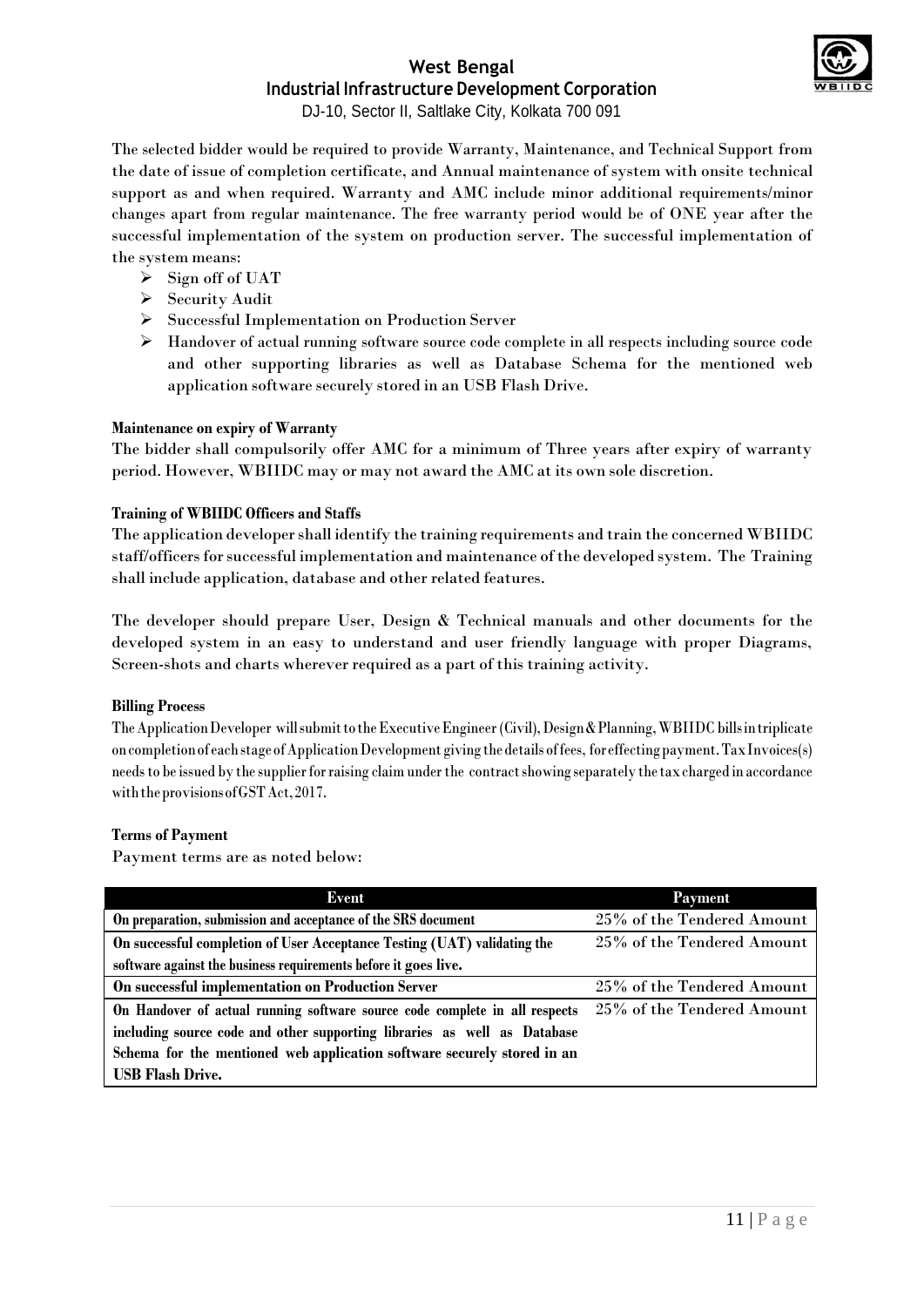

DJ-10, Sector II, Saltlake City, Kolkata 700 091

#### **Ownership of Software**

The Developer agrees that the development of the Software Application(As detailed in Tender Document) is "work for hire" within the meaning of the Copyright Act of 1976, as amended from time to time, and that the Software shall be the sole property of WBIIDC. Developer hereby assigns to WBIIDC, without further compensation, all of its right, title and interest in and to the Software and any and allrelated patents, patent applications, copyrights, copyright applications, trademarks and trade names in INDIA and elsewhere. Developer will keep and maintain adequate and current written records with respect to the Software (in the form of notes, sketches, drawings and as may otherwise be specified by WBIIDC), which records shall be available to and remain the sole property of WBIIDC at all times. All versions of the Software shall contain WBIIDC's conspicuous noticeof copyright. DeveloperwillassistWBIIDCinobtainingandenforcingpatent, copyright and other forms of legal protection for the Software in any country. Upon request, Developer will sign all applications, assignments, instruments and papers and perform all acts necessary or desired by WBIIDC to assign the Software fully and completely to WBIIDC and to enable WBIIDC, its successors, assigns and nominees, to secure and enjoy the full and exclusive benefits and advantages of this work. The developer shall not without permission of WBIIDC, will pass on the developed software or its content to any person.

#### **Intellectual Property Rights and License**

All materials, including, but not limited to, software, programs, source code and object code, comments to the source or object code, specifications, documents, abstracts and summaries thereof (collectively, the "Products") developed by Developer in connection with the provision of the Services to WBIIDC, or jointly by WBIIDC and Developer, or by Developer pursuant to specifications or instructions provided by WBIIDC, shall belong exclusively to WBIIDC. Developer acknowledges that the Products shall be deemed "works made for hire" by Developer for WBIIDC, and, therefore, shall be the exclusive property of WBIIDC. To the extent the Products are not deemed "works made for hire" under applicable law, Developer hereby irrevocably assigns and transfersto WBIIDC all right, title and interest in and to the Products, including, without limitation, all patent and copyright interests, and agrees to execute all documents reasonably requested by WBIIDC for the purpose of applying for and obtaining domestic patent and copyright registrations.

#### **Penalty Clause:**

- i. If the Application Developer fails to deliver any or all the services covered under the scope of work by the contract, the Corporation reserve the right in addition to the legal remedies to cancel the contract as a whole or any portion thereof and hold the supplier liable for all the damages, sustained by virtue of said cancellation and failing to perform the contract.
- ii. In the event of Corporation exercising its right to cancel the contract or any portion thereof as stated in the proceeding clause, the Corporation shall be entitled to obtain the remaining services as offered by the supplier, In such an event, the Corporation shall be entitled to recoverfromthesuppliertheamountwhichtheCorporationmayhavetoincur over the above price which was payable to thesupplier.

#### **Earnest Money Deposit (EMD)**

Developershall deposit EMD as mentioned in the notice in the form of Demand Draft drawn on any Nationalized Bank in favour of "WEST BENGAL INDUSTRIAL INFRASTRUCTURE DEVELOPMENT CORPORATION" payable at KOLKATA. No interest shall be paid on any account againstEMD. EMDof all unsuccessfulTenderersshallbe returned after award of work to the successful bidder on request by theTenderers.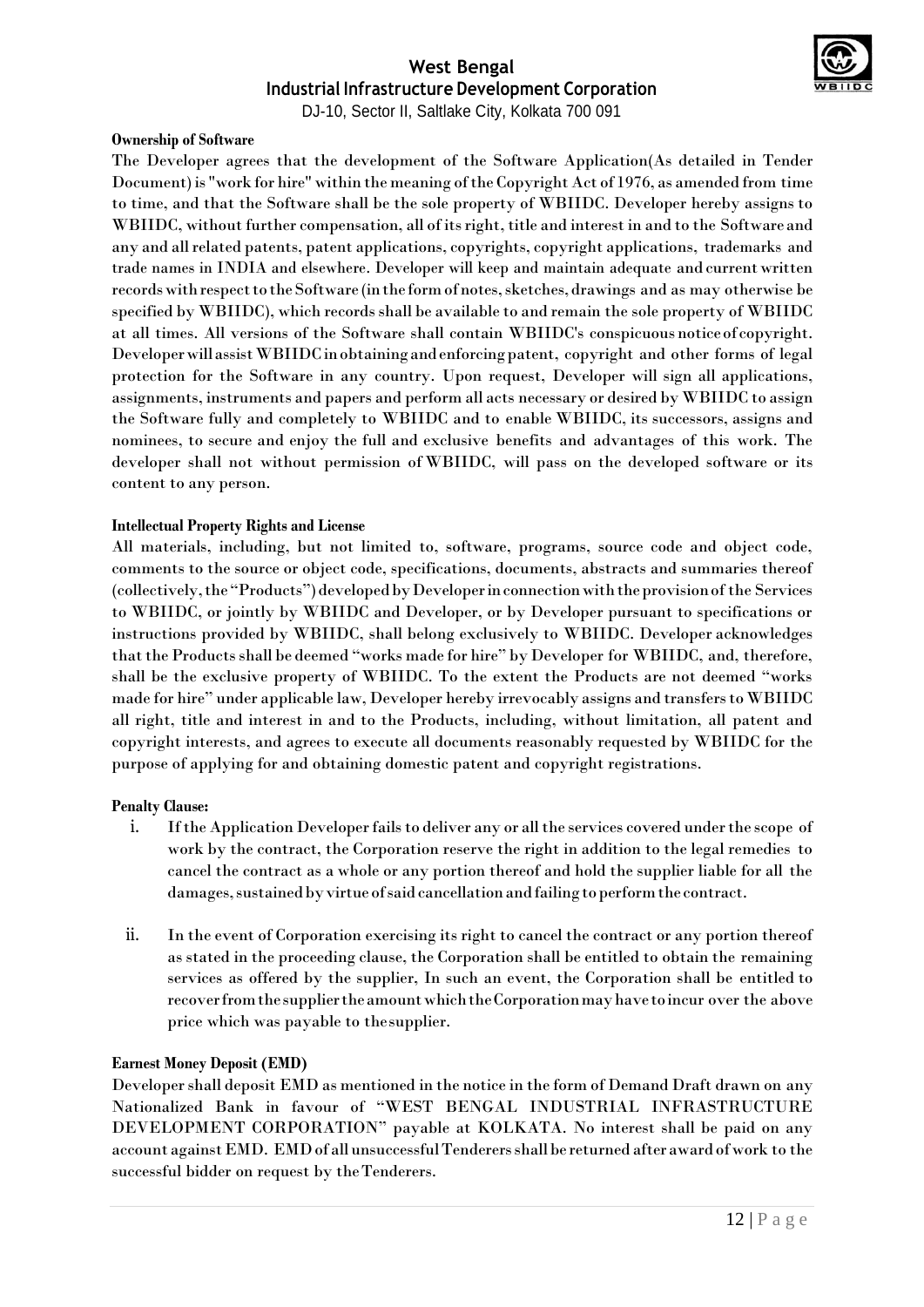

DJ-10, Sector II, Saltlake City, Kolkata 700 091

#### **Security Deposit**

TheEMDofthe successfultenderer will be retained withWBIIDC as SecurityDeposit along with the amounts deducted from progressive bill/s, so that total security deposit amount becomes  $10\%$  of value of work executed.

#### **Refund of Security Deposit**

Security Deposit amount will be refunded on completion warranty and maintenance period and on submission of the updated source Codes as well as Database Schema for the mentioned web application software securely stored in a USB FlashDrive.

#### **Force majeure:-**

- I. Notwithstanding the provisions of Clauses i & ii, the Developer shall not be liable for forfeiture of amount towards liquidated damages/penalty or termination for default, it and to the extent that, its delay in performance or other failure to perform its obligations under the Contract is the result of an event of Force majeure.
- II. For purposes of this Clause, "Force Majeure" means an event beyond the control of the Developer and not involving the Developer's fault or negligence and not foreseeable. Such events may include, but are not limited to, acts of the Corporation either in its sovereign or contractual capacity, wars or revolutions, fires, floods, epidemics, quarantine restrictions and freight embargoes
- III. If a Force Majeure situation arises, the Developer shall promptly notify the Corporation in writing of such conditions and the cause thereof within 48 (Forty Eight) hours. Unless otherwise directed by the Purchases in writing, the Developer shall continue to perform its obligations under the Contract as far as is reasonably practical and shall seek all reasonable alternativemeansforperformancenotpreventedbytheForceMajeureevent.

#### **Recovery of Income Tax and other Taxes:**

Income  $\text{tax}\,\&\,\text{other}\,\text{taxes}$  as admissible will be deducted from each bill as per Government Rules.

#### **Rejection & Acceptance of Tender**

The Executive Engineer (Civil), Design & Planning Division, WBIIDC reserves the right to reject / accept the tender in whole or part thereof without assigning any reason whatsoever. If any date mentionedabovehappenstobeholiday,thenextworkingdaywillbeconsideredasthe stipulated date. In no circumstances, the quoted rates will be altered after acceptance of the tender.

#### **Effect of any breach of conditions of contract**

In such event, security deposit of the developer will be forfeited.

#### **Agreement for the Work**

The successful Application Developer will have to execute an agreement with WBIIDC on Rs.100/ stamp paper (non-judicial). Format of agreement is placed at Annexure - VI. The conditions of the agreement shall be binding on the Developer. All communications and documents relating the tender will become part of agreement.

#### **Time Extension for submission of report beyond the specified period**

If at any stage of preparation of consultancy report, the Developer apprehends delay in the completion of work, they shall at least a week in advance, seek on sufficient grounds suitable extension, which may be granted/rejected after consideration of related issues.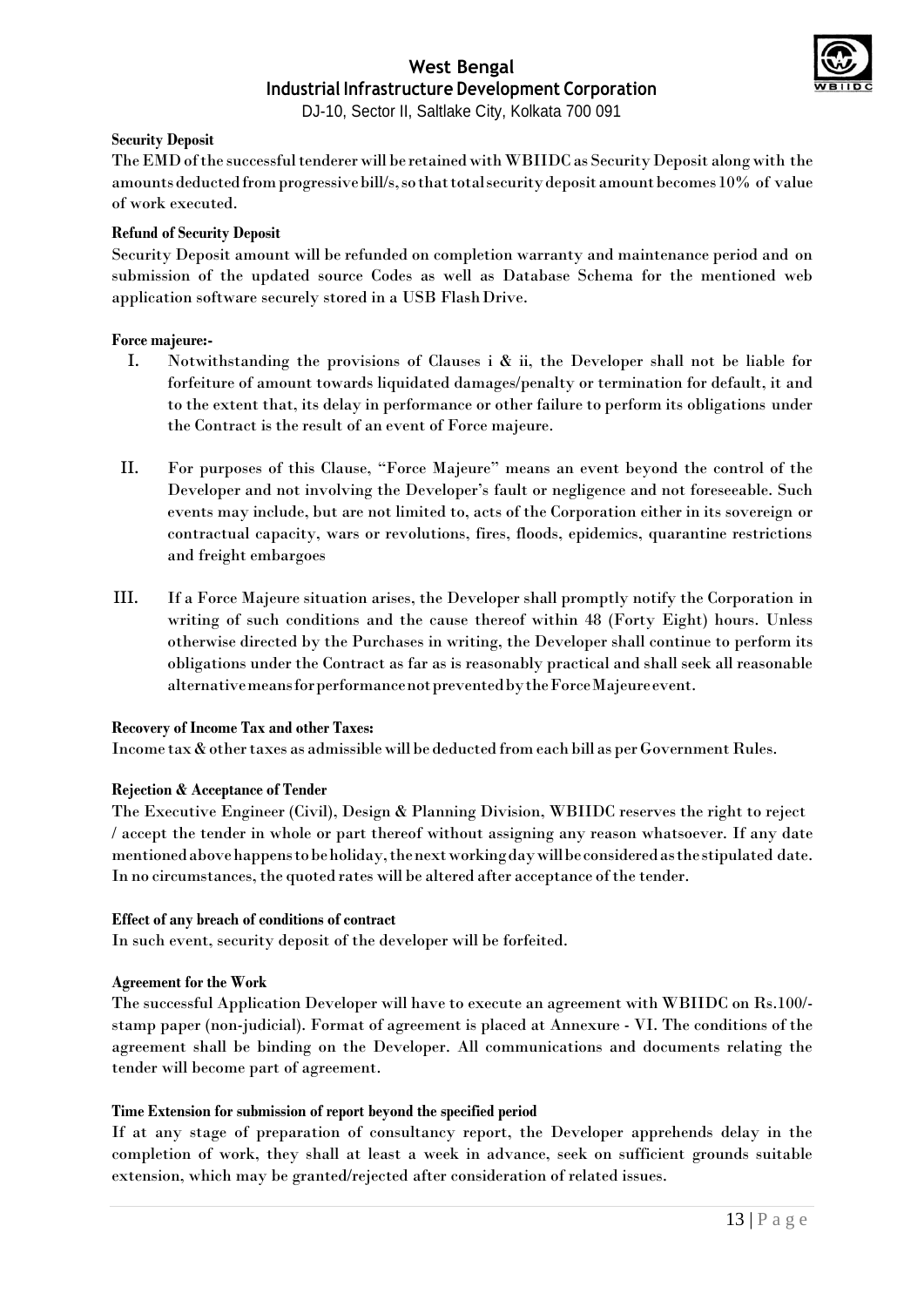

#### **Debarment of Application Developer participating for works under WBIIDC**

Penal measures of suspension and debarment will be imposed upon the Application Developer s who are participating in the tender process as well asselected for execution of Corporation's work for their false declaration of forgery or falsification of records submitted or failure to execute committed contract or for their failure to perform contractual obligations and thereby resulting delay in execution ofthe public works or execution of faulty works. Action will be taken as per Memorandum No.547-W(C)/1M-387/15 dt.16.11.2015 of the Joint Secretary to the Govt. of west Bengal, Public Works Department.

#### **Dispute Settlement**

In the event of any dispute or differences arising under the terms of this agreement, the same shall be settled by mutual discussion and negotiation. Only when such procedure fails, suchmatter shall be settled through a reference to arbitration by a sole arbitrator to be appointed under the provisions of Arbitration and Conciliation Act, 1996.

In case of any dispute between the agency and Corporation (WBIIDC), the Corporation shall have the right to decide. However all matters of jurisdiction shall be at the local court located at West Bengal only.

#### **Obligation to the Application Developer**

- a. The Application Developer shall ensure full compliance with Tax Laws of India with regard to this contract and shall be solely responsible for the same.
- b. The Application Developer shall submit copies of acknowledgement substantiating ceiling of return every year and shall keep the Tender Inviting Authority fully indemnified against liability of Tax, Interest, Penalty etc., of the Application Developer in respect thereof, which may arise.
- c. The Application Developer shall also comply with all applicable statutory liability.

**Executive Engineer (Civil) Design & PlanningDivision**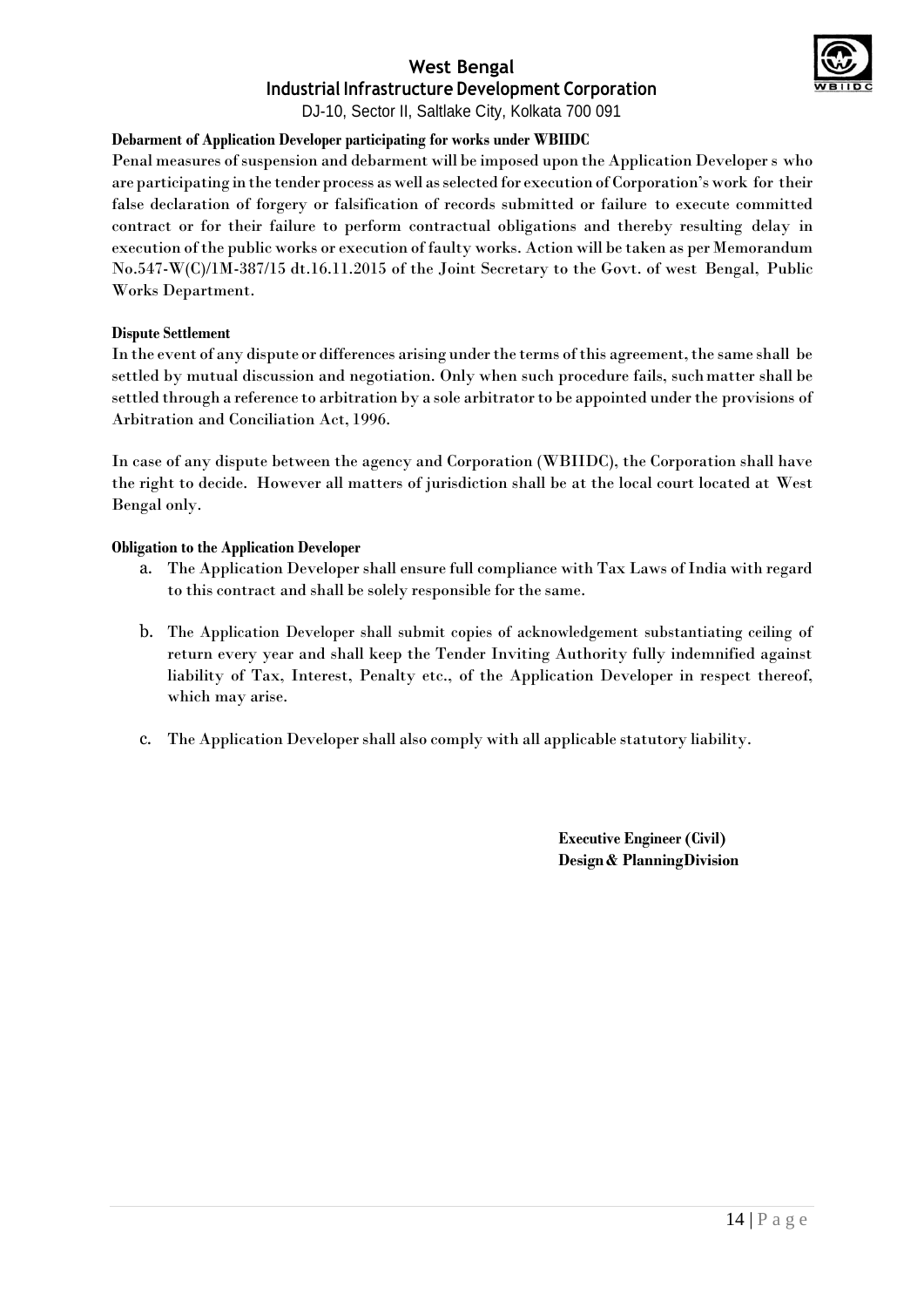

*ANNEXURE I*

#### *Covering Letter Submitting Tender over Printed Letter Head*

(To be kept within main envelope along with Tender Document)

**To**

**The Executive Engineer (Civil), Design & Planning Division WBIIDC, DJ-10, Sector II, Saltlake City, Kolkata 700 091**

Subject: Submission of Tender for "Web-based Performance Monitoring Module integrated with already existing other web based modules viz. Accounting & Financial Mgt., Document Mgt, Security 'System & Visitors 'Management, HR Mgt, Engineering & Construction Mgt., Asset Management. etc., to operate all in synchronized and seamless manner inclusive of Report Generation in standard as well customized format."

Reference: N.I.T.No.IIDC/D&P/1/2020-21

Sir,

I/We am/are submitting our tender in sealed envelopes for the above work. All the statements made in this Tender are true and I/we accept that any misinterpretation contained in it may lead to our disqualification.

I/We also understand that you are not bound to accept any tender you have received.

We remain,

Yours Sincerely

**Signature of Authorized Signatory**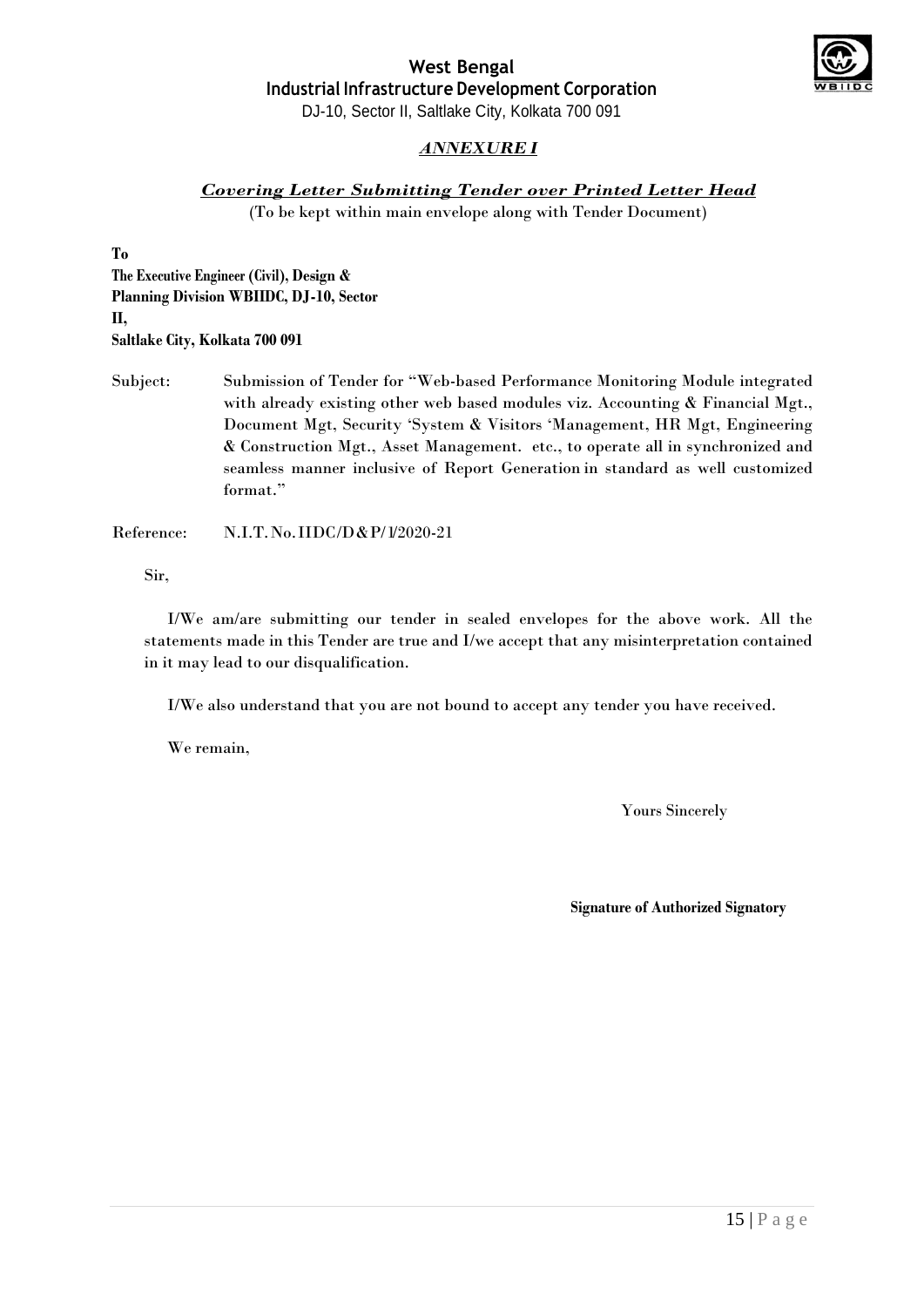

DJ-10, Sector II, Saltlake City, Kolkata 700 091

### *ANNEXURE II Tender for the Application Development Work*

**Priced Schedule for the Work of** "Web-based Performance Monitoring Module integrated with already existing other web based modules viz. Accounting & Financial Mgt., Document Mgt, Security 'System & Visitors 'Management, HR Mgt, Engineering & Construction Mgt., Asset Management. etc., to operate all in synchronized and seamless manner inclusive of Report Generation in standard as well customized format."

| Sl. No | Items of Work                                 | Qnty.        | Unit | $Rate$ (₹)    | Amount(₹      |
|--------|-----------------------------------------------|--------------|------|---------------|---------------|
| 1.     | Application Development including training    | $\mathbf{1}$ | Item | ₹ 4,90,000.00 | ₹ 4,90,000.00 |
|        | of WBIIDC employees for Web-based             |              |      |               |               |
|        | Performance Monitoring Module integrated      |              |      |               |               |
|        | with already existing other web based modules |              |      |               |               |
|        | viz. Accounting & Financial Mgt., Document    |              |      |               |               |
|        | Mgt, Security 'System & Visitors 'Management, |              |      |               |               |
|        | HR Mgt, Engineering & Construction Mgt.,      |              |      |               |               |
|        | Asset Management. etc., to operate all in     |              |      |               |               |
|        | synchronized and seamless manner inclusive of |              |      |               |               |
|        | Report Generation in standard as well         |              |      |               |               |
|        | customized format. The Rate is inclusive of   |              |      |               |               |
|        | GST as well as other taxes and charges.       |              |      |               |               |
|        | Total Estimated Cost $(\mathbf{\bar{z}})$     |              |      |               | ₹ 4.90.000.00 |

#### **(Rupees four lakh ninety thousand only)**

#### **Scope of Work**

WBIIDC desires to implement Industrial Performance Monitoring Software application for the industrial units set up within the Industrial Growth Centres of it. This module will take care of acquiring and developing databases of various performance and allied parameters of Industrial Units regarding their physical establishment status including land utilization, financial and non-financial performances, internal and external drivers of performance etc., towards understanding and analyzing their performance towards providing key information to the Government time to time in determining contribution to state's economic development.

#### **Major Items of Inclusion:**

The application will create provisions for creating the databases on:

#### **H. Physical Parameters of Establishment viz.**

- Name of the Unit
- Location of establishment mentioning
	- o name of the Industrial Growth Centre
	- o District
	- o Sub Division
	- o Block
	- o Gram Panchayet
	- o Police Station
	- o Post Office
	- o WBIIDC demarcated Plot Number
	- o LR Plot Number
	- o Name of the Mouza
	- o Dag Number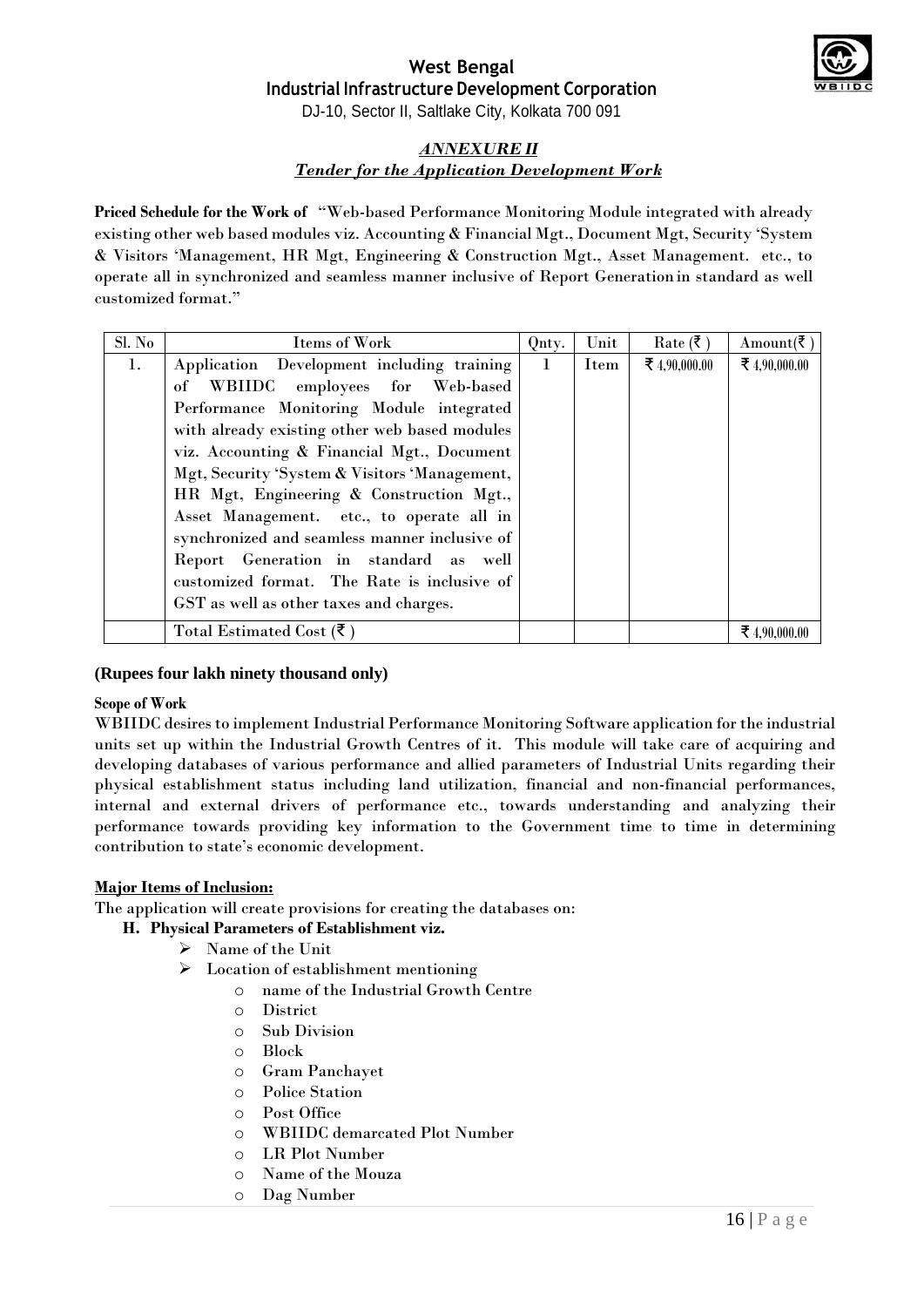



## **Industrial Infrastructure Development Corporation**

DJ-10, Sector II, Saltlake City, Kolkata 700 091

- o Sheet number
- o Khatian Number
- o Area allotted under the dag number
- o Plot Schedule
- o Latitude & Longitude
- o Other references as relevant

#### Allotment and operations related database mentioning

- o Original application details with project data submitted in application form
- o Details of the applicants and Signatory
- o Offer letter reference and offer details
- o Date of Allotment
- o Area Allotted
- o Lease holding type and right
- o Tenure of Allotment
- o Name of Lease Holding Unit
- o Registered Address
- o Factory Address
- o Address of other Corporate Offices
- o Ownership Details with Name, address, DIN, Qualification and experience
- o Details of Key Managerial personnel
- o Contact Persons
- o E-mail Id, Mobile and land line numbers with provisions for updating quarterly
- o Details of Group Companies with stake holding patterns
- o Applied Product Line
- o Addition to Product line with permission details and dates
- o Process Flow Diagram/s with all updates
- o Attachments related to permissions viz. Approved DPR, Permission letter etc.
- o Change in Product line with Permission details and dates
- o Attachments related to permissions viz. Approved DPR, Permission letter etc.
- o Environmental Category of the industry
- o Attachment of related clearances acquired.
- o Plant Capacity
- o Year wise Capacity utilization details
- o Building Plan sanction/s and its details
- o Attachments documents related to building plan sanction (Pre and post sanction)
- o Raw materials and its sources including for added / altered product lines
- o Inventory of Physical Infrastructure for the Project
	- Covered area with breakup of area utilization and capacity data
	- Open area with breakup of area utilization and capacity data
	- Major Plant and Machineries installed including operational Specs.
	- Utilities viz. Power load with details, Water requirements with details, ETP type, specs. and details with drawing and flowchart

## **I. Employment Related Parameters**

- Employment and CSR related database mentioning
	- Direct Employment with break up skilled, unskilled, supervisory, technical and professional employees with their age, qualifications, experience and area of activities.
	- o Details of indirect employment sector wise viz. raw material procurement, production, distribution, marketing, financial operations etc.
	- o Seasonal employment pattern and impacts
	- Employment extended to economically weaker section of the society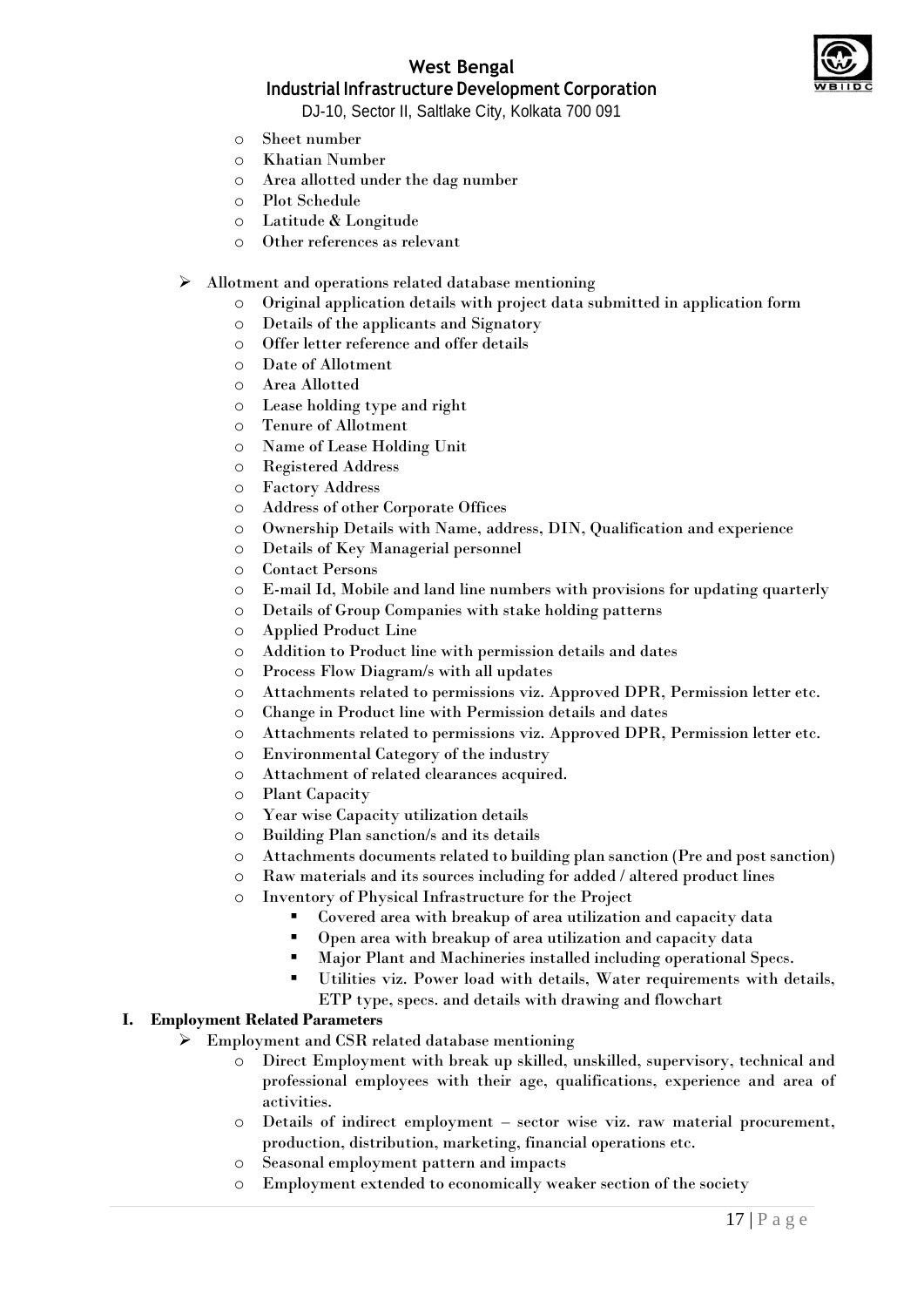

## **West Bengal**

## **Industrial Infrastructure Development Corporation**

DJ-10, Sector II, Saltlake City, Kolkata 700 091

- o Employment to Woman and empowerment
- o Details CSR related activities and expenditure on this account
- o Skill gap and employee research
- o Innovation, Training, Skill & quality up-gradation schemes for various types of employment
- o Annual employment value with sector wise break up

#### **J. Financial Performance related database mentioning**

#### **a. DPR Data**

i. Means of Finance

| <b>Particulars</b>            | <b>TOTAL</b> |
|-------------------------------|--------------|
| <b>Promoters Contribution</b> |              |
| Term Loan                     |              |

#### ii. Financial Ratios for the Project

| <b>Proprietor Contribution</b> |  |
|--------------------------------|--|
| Term loan                      |  |
| <b>DSCR</b> (Average)          |  |
| <b>TRR</b>                     |  |
| ROCE (Average)                 |  |
| <b>Break Even Point</b>        |  |

#### iii. Projected Profitability

| <b>Proprietor Contribution</b> |  |
|--------------------------------|--|
| Term loan                      |  |
| <b>DSCR</b> (Average)          |  |
| <b>TRR</b>                     |  |
| ROCE (Average)                 |  |
| <b>Break Even Point</b>        |  |

#### **b. Operational Data captured from the Financial Statement or otherwise**

- i. Year wise Investment value for the enterprise Gross Block
- ii. Year wise Annual Turnover for the enterprise Gross Sales
- iii. Pending Dues
- iv. Mortgage Details including
	- 1. Reference Deed of Lease
	- 2. Permission Details viz. date, authority, memo no. etc. from WBIIDC
	- 3. Mortgaging bank
	- 4. Mortgage sanction order of financial institution
	- 5. Sanctioned and disbursed amount against mortgage
	- 6. Financial status of the unit before and after mortgage

Mechanism to be created to **capture performance data online** during effecting payment or submission of application from the units in explicit online format to generate and monitor performance as well as financial health of the units to produce report as below(*Figures are representative and actual values will be as captured and computed*):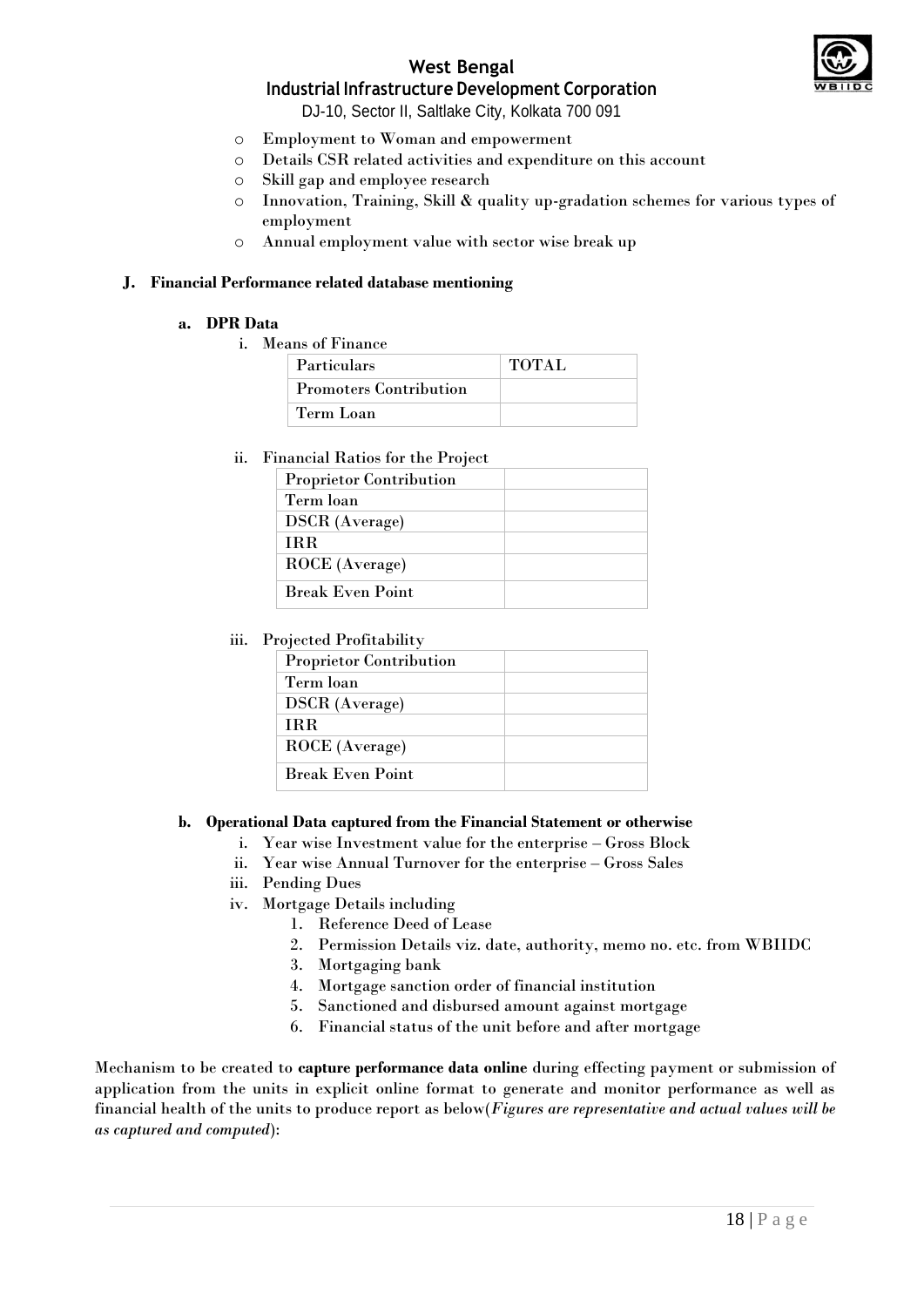

DJ-10, Sector II, Saltlake City, Kolkata 700 091

| <b>Performance Analysis for M/S</b>                                |         |                   |                   |                |  |  |
|--------------------------------------------------------------------|---------|-------------------|-------------------|----------------|--|--|
|                                                                    |         | Rs. In crore      |                   |                |  |  |
|                                                                    | Year 1  | Year <sub>2</sub> | Year <sub>3</sub> | Year 4         |  |  |
| <b>Sales</b>                                                       | 739.12  | 884.80            | 1169.13           | 1312.80        |  |  |
| <b>Increase in Sales</b>                                           |         | 19.71%            | 32.13%            | 12.29%         |  |  |
| <b>PBDIT</b>                                                       | 19.88   | 29.33             | 39.96             | 49.61          |  |  |
| <b>PBT</b>                                                         | 13.23   | 18.19             | 25.67             | 26.89          |  |  |
| <b>PBIT</b>                                                        |         | 24.74             | 32.50             | 37.58          |  |  |
| <b>PAT</b>                                                         | 9.11    | 12.96             | 21.86             | 21.14          |  |  |
|                                                                    |         |                   |                   |                |  |  |
| PBDIT%                                                             | 2.69%   | 3.31%             | 3.42%             | 3.78%          |  |  |
| PBT%                                                               | 1.79%   | 2.06%             | 2.20%             | 2.05%          |  |  |
| PAT%                                                               | 1.23%   | 1.46%             | 1.87%             | 1.61%          |  |  |
|                                                                    |         |                   |                   |                |  |  |
| Capital                                                            | 0.94    | 2.82              | 8.45              | 10.06          |  |  |
| <b>Reserves</b>                                                    | 46.25   | 56.24             | 69.20             | 88.32          |  |  |
| <b>Intangible Assets</b>                                           | $-0.06$ | $-0.19$           | $-5.18$           | $-3.46$        |  |  |
| <b>Tangible Net Worth(TNW)</b>                                     | 47.13   | 58.87             | 72.47             | 94.92          |  |  |
|                                                                    |         |                   |                   |                |  |  |
| <b>Current Assets</b>                                              | 140.47  | 168.17            | 246.41            | 351.03         |  |  |
| <b>Current Liabilities</b>                                         | 119.30  | 156.84            | 244.50            | 326.59         |  |  |
| <b>Current Ratio</b>                                               | 1.18    | 1.07              | 1.01              | 1.07           |  |  |
|                                                                    |         |                   |                   |                |  |  |
| <b>Total Outside Liabilities(TOL)</b>                              | 127.94  | 166.45            | 269.39            | 387.32         |  |  |
| <b>TOL/TNW</b>                                                     | 2.71    | 2.83              | 3.72              | 4.08           |  |  |
|                                                                    |         |                   |                   |                |  |  |
| <b>Return on Capital Employed[ROCE]</b>                            |         | 36.02%            | 31.72%            | 23.62%         |  |  |
| (PBIT/Capital employed [total asset-total current<br>Liabilities]) |         |                   |                   |                |  |  |
| <b>Retained PROFIT</b>                                             |         | 12.96             | 21.86             | 21.14          |  |  |
| <b>Total Assets</b>                                                |         | 225.52            | 342.17            | 485.70         |  |  |
| <b>Retained PROFIT/ Total Assets</b>                               |         | 5.75%             | 6.39%             | 4.35%          |  |  |
| <b>Interest Expense</b>                                            |         | 6.55              | 6.83              | 10.69          |  |  |
| <b>PBDIT/Interest Expense</b>                                      |         | 4.48              | 5.85              | 4.64           |  |  |
| <b>PAT/Net Sales</b>                                               |         | 1.46%             | 1.87%             | 1.61%          |  |  |
| <b>Net Cash Accruals</b>                                           |         |                   |                   |                |  |  |
|                                                                    |         | 17.55             | 29.33             | 33.17          |  |  |
| <b>Total Debt</b>                                                  |         |                   |                   |                |  |  |
| Net Cash Accrual / Total Debt                                      |         | 74.86<br>0.23     | 97.04<br>0.30     | 145.63<br>0.23 |  |  |
|                                                                    |         |                   |                   |                |  |  |
| <b>Average Growth in Net Sales</b>                                 |         |                   | 21.38%            |                |  |  |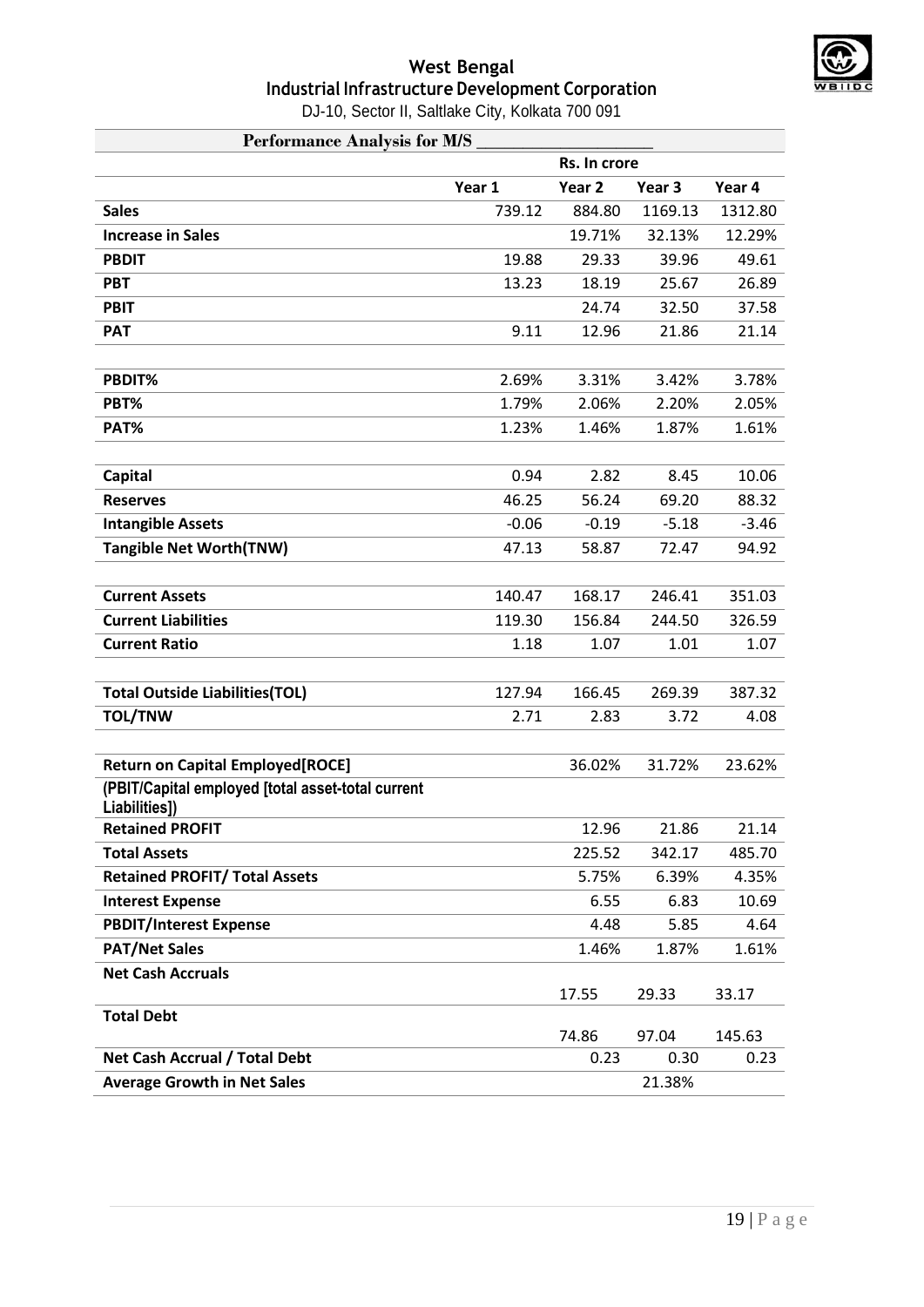

## **West Bengal**

## **Industrial Infrastructure Development Corporation**

DJ-10, Sector II, Saltlake City, Kolkata 700 091

#### **c. Business Data captured from the Financial Statement or otherwise**

- i. Year wise Investment value for the enterprise Gross Block
- ii. Year wise Annual Turnover for the enterprise Gross Sales
- iii. Pending Dues of WBIIDC
- iv. Data for computation of items in serial (b) above

#### **K. Operations related Database**

- o Operational Status Viz. Functional / Non Function specifying breakups as
	- No Work Done / vacant premises
	- **Land filling/Boundary Wall**
	- Foundation Work
	- Construction of Shed
	- Installation of Plant  $\&$  Machinery<br>In Closed after commissioning
	- Closed after commissioning
	- **Functional**
- o Date of initiation of operation, if operational and closure if any
- o Whether tottering, if so the cycle of operation and non-operation
- o Number of Operational Shifts with employees shift wise.

#### **L. Land Use Related Data Bases**

- Ground Coverage as per Sanctioned Plan
- Actual Ground Coverage
- Production Facilities Installed with Dates of Installation
- $\triangleright$  Physical Infrastructure within the premises describing capacity, size etc.
- Green Cover
- Rain water Harvesting facilities Created
- Solid Waste Management Facilities Created
- Green Power Generation Facilities Created
- Water Recycling Facilities Created
- $\triangleright$  Other land use features

#### **M. Safety Measures Related Data Bases**

- Fire Safety related installations including credentials on statutory approval
- Occupational Health Safety related installations including statutory approvals
- $\triangleright$  Production and storage safety installations and statutory approvals
- $\triangleright$  Security System installations and monitoring mechanism

#### **N. Employees Welfare Related Data Bases**

- $\triangleright$  Canteen facility details
- $\triangleright$  Crèche facility
- $\triangleright$  Recreation facility
- $\triangleright$  Exercise and Yoga facility
- $\triangleright$  Mental Health Development Facilities
- $\triangleright$  Others

**Mechanism to be created to capture periodical data from each of the industrial units in given format and to produce customized report based on updated data.**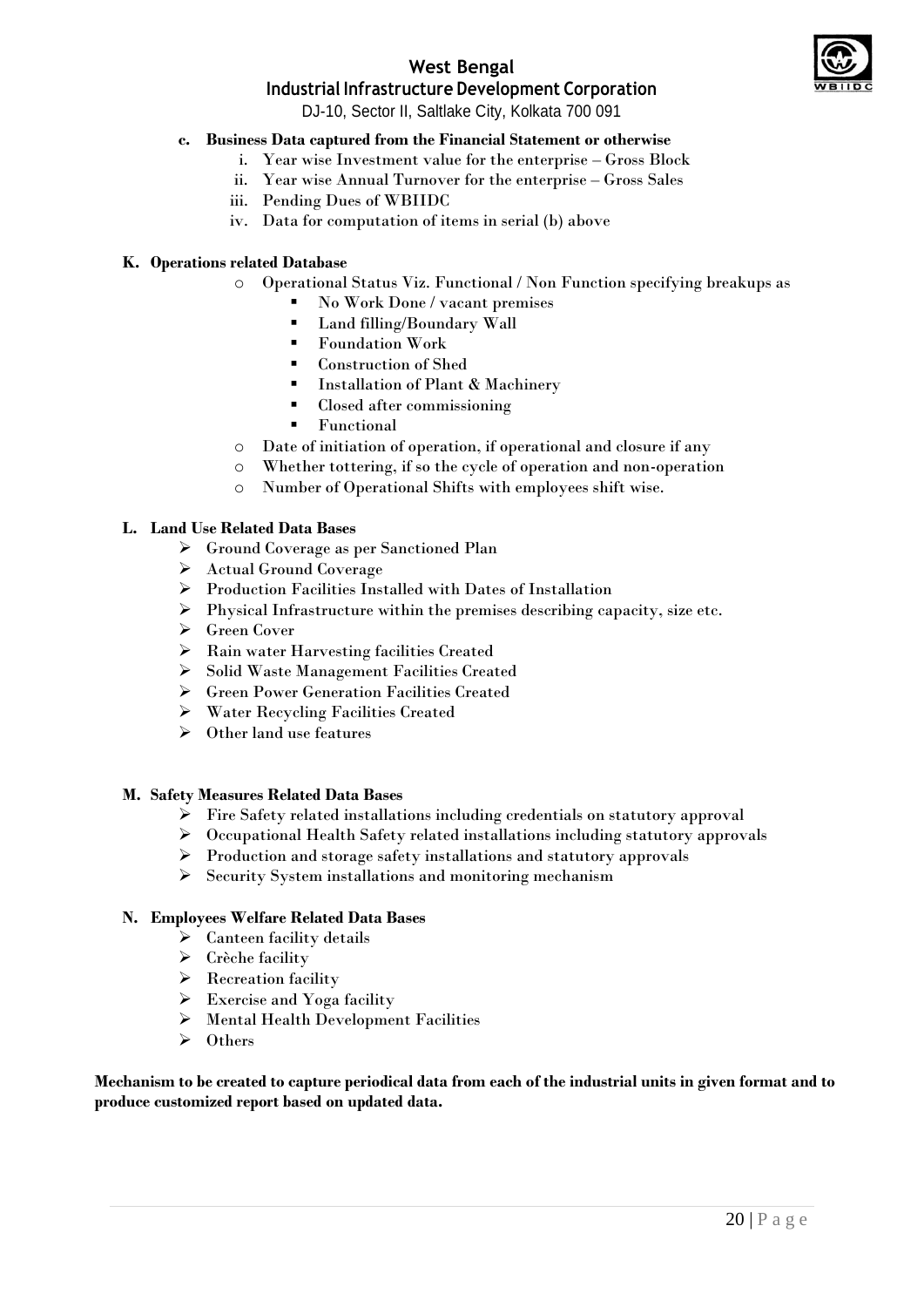

#### **Declaration by the Tenderer and Quotation of Rate**

I have fully understood the requirements for the application development work as specified in the priced schedule & scope work mentioned above as well those have been detailed in the tender document. Considering every aspects of the assignment, I/We submit our rate as 6% (in word \_\_\_\_\_\_ percent) above /at par / below the rate mentioned in priced schedule of work.

Date: Place:

#### **Signature of Authorized Signatory**

| NameandDesignationoftheSignatory |
|----------------------------------|
|                                  |
|                                  |
|                                  |
|                                  |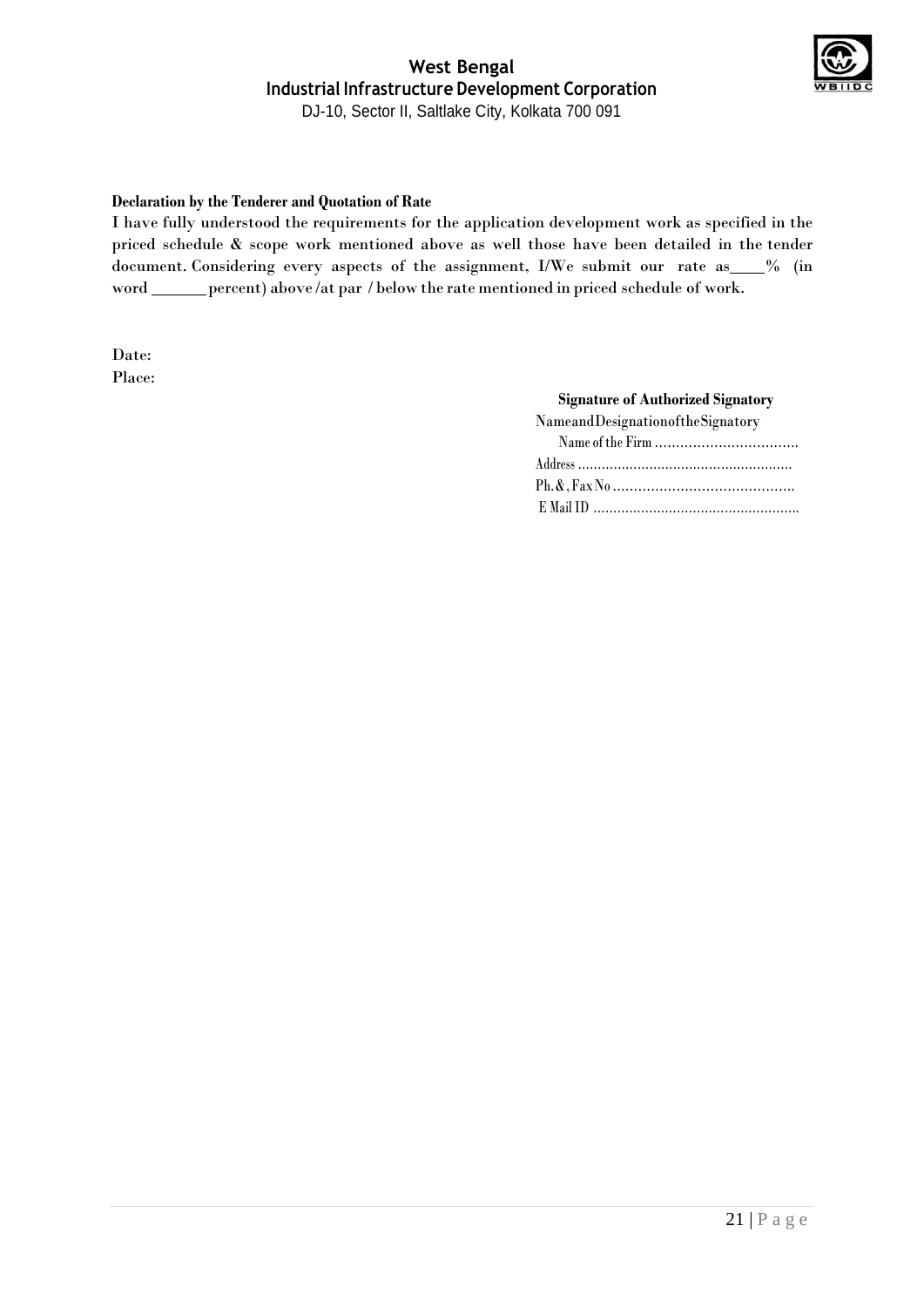

#### Annexure - III

## AGREEMENTBETWEENWESTBENGALINDUSTRIALINFRASTRUCTURE DEVELOPMENT CORPORATION AND (NAME OF SUCCESSFUL TENDERER)

This agreement made on this day of Two Thousand Nineteen between the West Bengal Industrial Infrastructure Development corporation, DJ-10, Sector II, Saltlake City, Kolkata 700 091. West Bengal (hereinafter called the "WBIIDC" which expression shall unless excluded by or repugnant to the context, be deemed to include their successors in office) on the one part and------------ (hereinafter called the "Application Developer/ Developer" which expression shall unless excluded by or repugnant to the context be deemed to include their heirs, executors, administrators, representatives and assigns or successors in Office) on the other part.

WHEREAS WBIIDC is desirous of commissioning the services of an Application Developer to assume total responsibility with regard to *"Application Development including training of WBIIDC employees for Web-based Performance Monitoring Module integrated with already existing other web based modules viz. Accounting & Financial Management., Document Management, Security 'System & Visitors 'Management, HR Management, Engineering & Construction Management., Asset Management. etc., to operate all in synchronized and seamless manner inclusive of Report Generation in standard as well customized format. The Rate is inclusive of GST as well as other taxes and charges."*

The work shall be completed in allrespect within period as mentioned in respective section of tender document.

WHEREAS the Application Developer has offered to execute and complete each study at rate  $\frac{1}{2}$  (in word percent) above / below the rate mentioned in priced schedule of work fees and whereas WBIIDC has accepted the offer of the Application Developer and whereas the Application Developer has furnished Earnest Money Deposit of Rs. 9,800/- (minimum preset non-interest bearing amount) in the form of Demand Draft in favour of "WBIIDC" for the due fulfillment of all the conditions of this contract.

NOW IN THIS AGREEMENT WITNESSTH AS FOLLOWS. In this agreement words and expression shall have the same meaning as are respectively assigned to them in the conditions of contract hereinafter referred to. The following documents in this regard shall form an integral part of this agreement and be read construed as part of this agreement viz.

- 1. Application Developer's submissions in response to N.I.T. No. IIDC /D & P/ 01/2020-21.
- 2. Work Order no. ----------- dated -------

The contract agreement has been compiled by the WBIIDC primarily from the original tender documents and all the correspondence from the tendering stage till acceptance. In the event of any difference arising from the completion of the contract, the original tender document, Application Developer's offer and work order issued by WBIIDC may be referred to by either party. The terms of this Agreement and Bid document are subject to change as occasion would arise and as may be decided by the Chief Executive Officer, WBIIDC.

These documents shall take precedence over the compiled documents. The Application Developer hereby covenants with the WBIIDC to complete the "study" in all respect as per the provisions of the agreement.